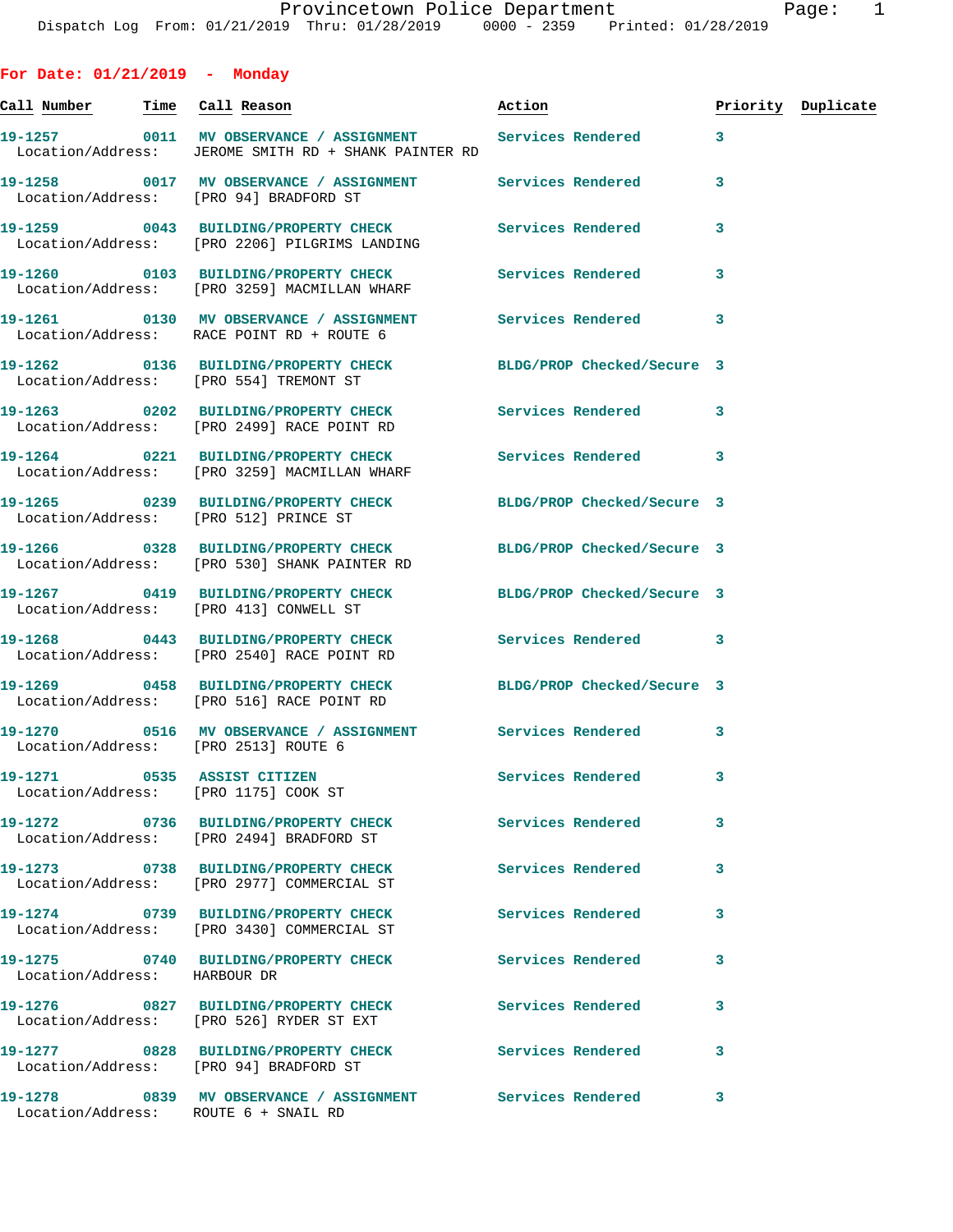|                                      | Provincetown Police Department The Page: 2<br>Dispatch Log From: 01/21/2019 Thru: 01/28/2019 0000 - 2359 Printed: 01/28/2019 |                                                                                                                                                                                                                                |                |
|--------------------------------------|------------------------------------------------------------------------------------------------------------------------------|--------------------------------------------------------------------------------------------------------------------------------------------------------------------------------------------------------------------------------|----------------|
|                                      | 19-1279 0851 FOLLOW UP Services Rendered 2<br>Location/Address: [PRO 542] SHANK PAINTER RD                                   |                                                                                                                                                                                                                                |                |
|                                      | 19-1280 0854 MV OBSERVANCE / ASSIGNMENT Services Rendered 3<br>Location/Address: [PRO 3430] COMMERCIAL ST                    |                                                                                                                                                                                                                                |                |
|                                      | 19-1281      0919   ANIMAL CALL<br>Location/Address:   [PRO 379]COMMERCIAL ST                                                | Services Rendered                                                                                                                                                                                                              | $\mathbf{2}$   |
|                                      | 19-1283 1018 ASSIST DEPARTMENT / MUTUAL AID Referred to Other Agency 3<br>Location/Address: [PRO 2770] MASONIC PL            |                                                                                                                                                                                                                                |                |
|                                      | 19-1284 1022 BUILDING/PROPERTY CHECK Services Rendered 3<br>Location/Address: [PRO 2540] RACE POINT RD                       |                                                                                                                                                                                                                                |                |
| Location/Address: [PRO 2521] ROUTE 6 | 19-1285 1022 MV DISABLED                                                                                                     | Services Rendered                                                                                                                                                                                                              | $\overline{2}$ |
|                                      | 19-1286 1050 LOST PROPERTY<br>Location/Address: [PRO 542] SHANK PAINTER RD                                                   | Services Rendered 3                                                                                                                                                                                                            |                |
|                                      | 19-1287 1108 BUILDING/PROPERTY CHECK BLDG/PROP Checked/Secure 3<br>Location/Address: [PRO 447] JEROME SMITH RD               |                                                                                                                                                                                                                                |                |
|                                      | 19-1288 1150 ASSIST CITIZEN 19-1288 Services Rendered 3<br>Location/Address: SHANK PAINTER RD                                |                                                                                                                                                                                                                                |                |
| Location/Address: ROUTE 6 + SNAIL RD | 19-1289 1154 MV OBSERVANCE / ASSIGNMENT Services Rendered                                                                    |                                                                                                                                                                                                                                | 3              |
|                                      | 19-1290 1159 MEDICAL EMERGENCY<br>Location/Address: [PRO 440] HARRY KEMP WAY                                                 | Transported to Hospital 1                                                                                                                                                                                                      |                |
|                                      | 19-1291 1315 ASSIST CITIZEN<br>Location/Address: [PRO 542] SHANK PAINTER RD                                                  | SPOKEN TO THE SPOKEN OF THE SPOKEN OF THE SPOKEN OF THE SPOKEN OF THE SPOKEN OF THE SPOKEN OF THE SPOKEN OF THE SPOKEN OF THE SPOKEN OF THE SPOKEN OF THE SPOKEN OF THE SPOKEN OF THE SPOKEN OF THE SPOKEN OF THE SPOKEN OF TH | 3              |
| 19-1292 1315 ASSIST CITIZEN          | Location/Address: [PRO 523] COMMERCIAL ST                                                                                    | Services Rendered 3                                                                                                                                                                                                            |                |
|                                      | 19-1293 1316 ASSIST CITIZEN<br>Location/Address: [PRO 542] SHANK PAINTER RD                                                  | SPOKEN TO THE SPOKEN OF THE SPOKEN TO                                                                                                                                                                                          | 3              |
| 19-1294 1330 HAZARDS                 | Location/Address: [PRO 1909] COMMERCIAL ST                                                                                   | <b>Services Rendered</b>                                                                                                                                                                                                       |                |
|                                      | 19-1295 1404 MV OBSERVANCE / ASSIGNMENT Services Rendered<br>Location/Address: [PRO 3296] SHANK PAINTER RD                   |                                                                                                                                                                                                                                | 3              |
|                                      | 19-1296 1531 MV OBSERVANCE / ASSIGNMENT Services Rendered<br>Location/Address: [PRO 3430] COMMERCIAL ST                      |                                                                                                                                                                                                                                | 3              |
|                                      | 19-1297 1614 BUILDING/PROPERTY CHECK Services Rendered<br>Location/Address: [PRO 526] RYDER ST EXT                           |                                                                                                                                                                                                                                | 3              |
| Location/Address: [TRU 202] SHORE RD | 19-1298 1627 ASSIST DEPARTMENT / MUTUAL AID Referred to Other Agency 3                                                       |                                                                                                                                                                                                                                |                |
|                                      | 19-1299 1711 HAZARDS<br>Location/Address: [PRO 542] SHANK PAINTER RD                                                         | Referred to Other Agency 2                                                                                                                                                                                                     |                |
|                                      | 19-1301 1713 COMPLAINT - GENERAL Services Rendered<br>Location/Address: [PRO 1245] SEASHORE PARK DR                          |                                                                                                                                                                                                                                | 3              |
|                                      | 19-1300 1717 BUILDING/PROPERTY CHECK Services Rendered<br>Location/Address: [PRO 2490] PROVINCELANDS RD                      |                                                                                                                                                                                                                                | 3              |
|                                      | 19-1302 1733 BUILDING/PROPERTY CHECK Services Rendered<br>Location/Address: [PRO 2540] RACE POINT RD                         |                                                                                                                                                                                                                                | 3              |
|                                      | 19-1303 1748 BUILDING/PROPERTY CHECK Services Rendered 3                                                                     |                                                                                                                                                                                                                                |                |

Location/Address: [PRO 2500] COMMERCIAL ST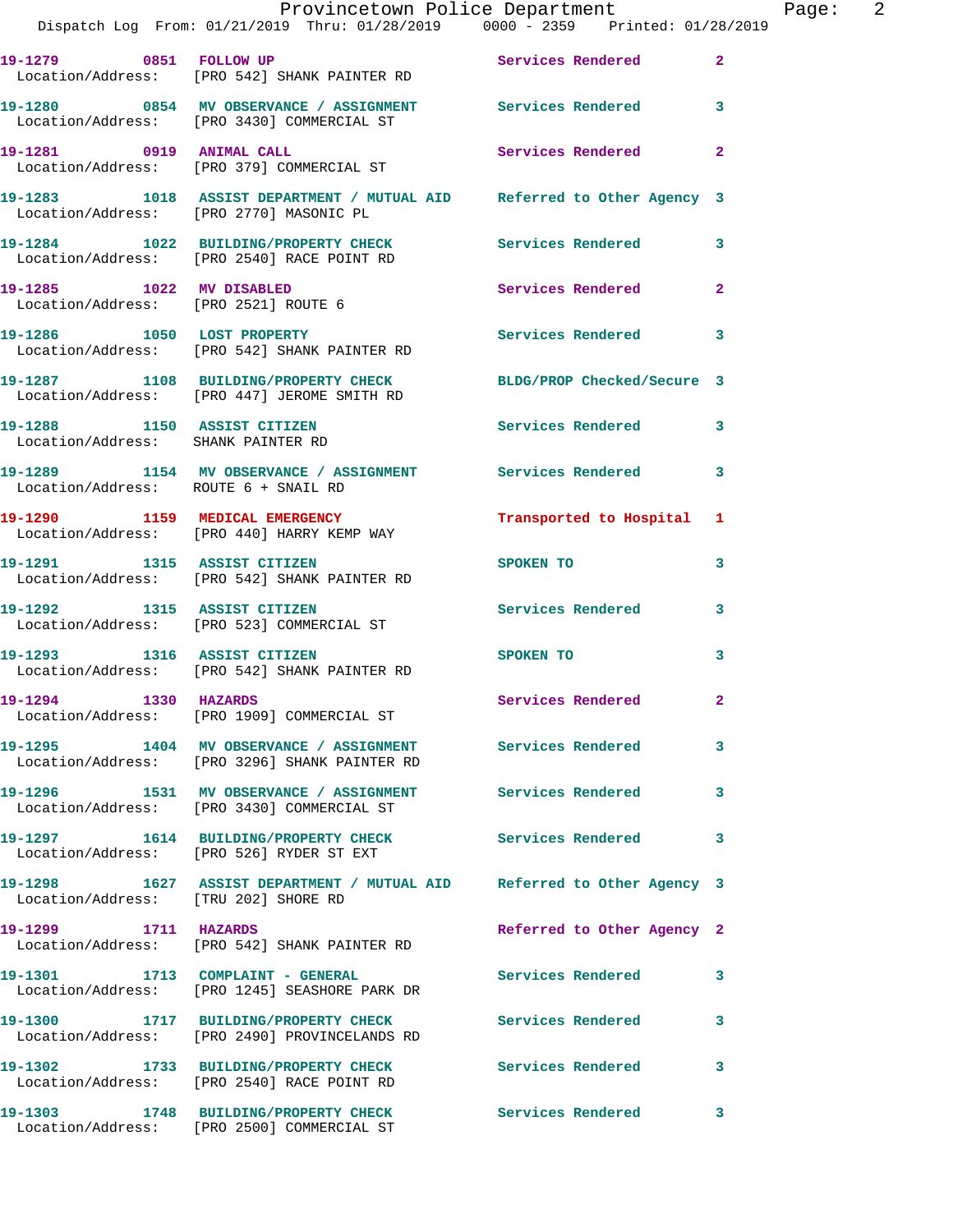| Location/Address: TIN PAN ALLEY RD                                                              | 19-1304 1807 BUILDING/PROPERTY CHECK                                                                              | <b>Services Rendered</b>      | 3 |
|-------------------------------------------------------------------------------------------------|-------------------------------------------------------------------------------------------------------------------|-------------------------------|---|
|                                                                                                 | 19-1305 2008 BUILDING/PROPERTY CHECK<br>Location/Address: [PRO 2977] COMMERCIAL ST                                | Services Rendered             | 3 |
|                                                                                                 | 19-1306 2057 MV OBSERVANCE / ASSIGNMENT<br>Location/Address: BRADFORD ST + HOWLAND ST                             | No Action Required            | 3 |
| 19-1307 2113 MV STOP<br>Location/Address: COOK ST + BRADFORD ST<br>Refer To Citation: 19-111-CN |                                                                                                                   | <b>VERBAL WARNING</b>         | 3 |
|                                                                                                 | 19-1308 2148 BUILDING/PROPERTY CHECK<br>Location/Address: [PRO 517] RACE POINT RD                                 | <b>Services Rendered</b>      | 3 |
|                                                                                                 | 19-1309 2150 BUILDING/PROPERTY CHECK<br>Location/Address: [PRO 2499] RACE POINT RD                                | Services Rendered             | 3 |
|                                                                                                 | 19-1310 2153 BUILDING/PROPERTY CHECK<br>Location/Address: [PRO 515] RACE POINT RD                                 | Services Rendered             | 3 |
|                                                                                                 | 19-1311 2344 BUILDING/PROPERTY CHECK<br>Location/Address: [PRO 3259] MACMILLAN WHARF                              | Services Rendered             | 3 |
| For Date: $01/22/2019$ - Tuesday                                                                |                                                                                                                   |                               |   |
|                                                                                                 | 19-1312 0009 BUILDING/PROPERTY CHECK<br>Location/Address: [PRO 2540] RACE POINT RD                                | Services Rendered<br>$\sim$ 3 |   |
|                                                                                                 | 19-1313 0018 BUILDING/PROPERTY CHECK<br>Location/Address: [PRO 530] SHANK PAINTER RD                              | BLDG/PROP Checked/Secure 3    |   |
|                                                                                                 | 19-1314 0020 MV OBSERVANCE / ASSIGNMENT Services Rendered<br>Location/Address: SHANK PAINTER RD + JEROME SMITH RD |                               | 3 |
| Location/Address: [PRO 94] BRADFORD ST                                                          | 19-1315 0037 MV OBSERVANCE / ASSIGNMENT Services Rendered                                                         |                               | 3 |
|                                                                                                 | 19-1316  0122 BUILDING/PROPERTY CHECK<br>Location/Address: [PRO 2499] RACE POINT RD                               | Services Rendered             | 3 |
| Location/Address: CONWELL ST + ROUTE 6                                                          |                                                                                                                   |                               | 3 |
|                                                                                                 | 19-1318 0142 BUILDING/PROPERTY CHECK<br>Location/Address: [PRO 564] BAYBERRY AVE                                  | Services Rendered             | 3 |
|                                                                                                 | 19-1319 0159 BUILDING/PROPERTY CHECK<br>Location/Address: [PRO 2206] PILGRIMS LANDING                             | <b>Services Rendered</b>      | 3 |
|                                                                                                 | Location/Address: [PRO 75] CAPTAIN BERTIES WAY                                                                    |                               | 3 |
|                                                                                                 | 19-1321 0250 BUILDING/PROPERTY CHECK<br>Location/Address: [PRO 2490] PROVINCELANDS RD                             | Services Rendered             | 3 |
|                                                                                                 | 19-1322 0309 BUILDING/PROPERTY CHECK<br>Location/Address: [PRO 444] HIGH POLE HILL                                | BLDG/PROP Checked/Secure 3    |   |
| 19-1324 0506 MV STOP<br>Refer To Citation: T1244490                                             | Location/Address: [PRO 3296] SHANK PAINTER RD                                                                     | Citation / Warning Issue 3    |   |
|                                                                                                 | Location/Address: SHANK PAINTER RD + ROUTE 6                                                                      |                               | 3 |
| 19-1326                                                                                         | 0522 MV OBSERVANCE / ASSIGNMENT Services Rendered<br>Location/Address: RACE POINT RD + SEASHORE PARK DR           |                               | 3 |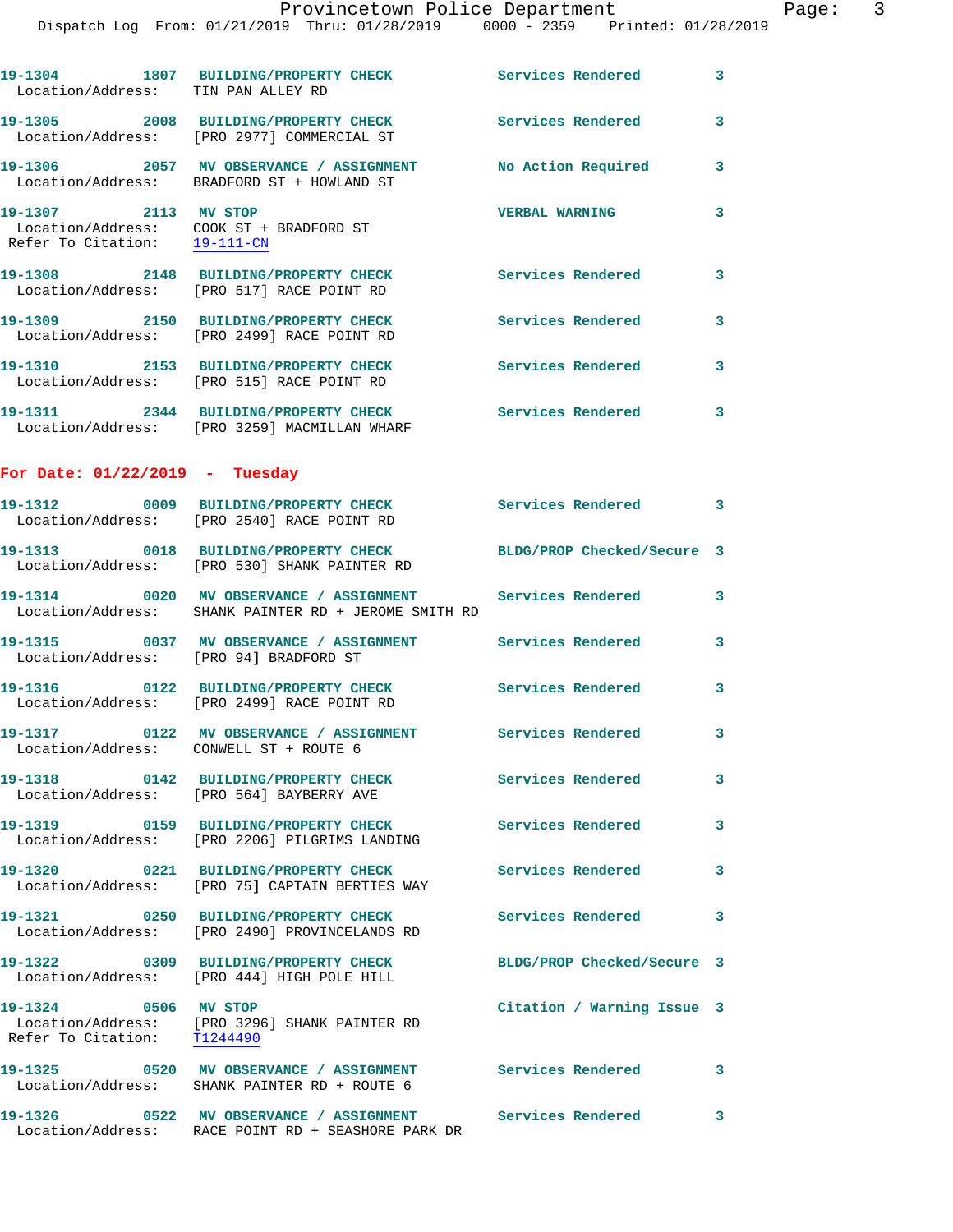|                                                                                              | 19-1327 0526 MV OBSERVANCE / ASSIGNMENT Services Rendered<br>Location/Address: CONWELL ST + HARRY KEMP WAY |                            | 3            |
|----------------------------------------------------------------------------------------------|------------------------------------------------------------------------------------------------------------|----------------------------|--------------|
|                                                                                              | 19-1329 0722 MV OBSERVANCE / ASSIGNMENT<br>Location/Address: COMMERCIAL ST + SNAIL RD                      | <b>Services Rendered</b>   | 3            |
|                                                                                              | 19-1330 0745 MV OBSERVANCE / ASSIGNMENT<br>Location/Address: [PRO 3430] COMMERCIAL ST                      | <b>Services Rendered</b>   | 3            |
| Location/Address: [PRO 569] WINSLOW ST                                                       | 19-1331 0753 SERVICE CALL - POLICE                                                                         | Services Rendered          | 3            |
| 19-1332 0853 MEDICAL EMERGENCY                                                               | Location/Address: [PRO 726] BRADFORD ST                                                                    | Services Rendered          | 1            |
|                                                                                              | 19-1333 0905 BUILDING/PROPERTY CHECK<br>Location/Address: [PRO 526] RYDER ST EXT                           | <b>Services Rendered</b>   | 3            |
|                                                                                              | 19-1334 0905 BUILDING/PROPERTY CHECK<br>Location/Address: [PRO 3259] MACMILLAN WHARF                       | Services Rendered          | 3            |
|                                                                                              | 19-1335 0926 PARK, WALK & TALK<br>Location/Address: [PRO 4136] BRADFORD ST                                 | Services Rendered          | 3            |
|                                                                                              | 19-1336 0931 BUILDING/PROPERTY CHECK<br>Location/Address: [PRO 2898] JEROME SMITH RD                       | BLDG/PROP Checked/Secure 3 |              |
| Location/Address: [PRO 60] BRADFORD ST                                                       | 19-1337 0934 BUILDING/PROPERTY CHECK Services Rendered                                                     |                            | 3            |
| Location/Address: [PRO 57] BRADFORD ST                                                       | 19-1338 6943 MV OBSERVANCE / ASSIGNMENT Services Rendered                                                  |                            | 3            |
| Refer To Citation: 19-112-CN                                                                 |                                                                                                            | <b>VERBAL WARNING</b>      | 3            |
| 19-1340 1041 MV STOP<br>Location/Address: [PRO 2521] ROUTE 6<br>Refer To Citation: 19-113-CN |                                                                                                            | <b>VERBAL WARNING</b>      | 3            |
|                                                                                              | 19-1341 1047 MV OBSERVANCE / ASSIGNMENT Services Rendered<br>Location/Address: [PRO 4136] BRADFORD ST      |                            | 3            |
| 19-1342                                                                                      | 1155 MV OBSERVANCE / ASSIGNMENT Services Rendered<br>Location/Address: SNAIL RD + COMMERCIAL ST            |                            | 3            |
| Location/Address: SNAIL RD + ROUTE 6                                                         | 19-1343 1207 MV OBSERVANCE / ASSIGNMENT Services Rendered                                                  |                            | 3            |
|                                                                                              | 19-1344 1210 ALARM - GENERAL<br>Location/Address: [PRO 3945] GEORGES PATH                                  | Services Rendered          | 1            |
|                                                                                              | 19-1345 1219 MEDICAL EMERGENCY<br>Location/Address: [PRO 726] BRADFORD ST                                  | Services Rendered          | 1            |
| Location/Address: ROUTE 6 + SNAIL RD                                                         | 19-1347 1301 MV OBSERVANCE / ASSIGNMENT Services Rendered                                                  |                            | 3            |
| 19-1348 1314 MV STOP<br>Location/Address: [PRO 2479] ROUTE 6<br>Refer To Citation: 19-114-CN |                                                                                                            | <b>VERBAL WARNING</b>      | 3            |
| 19-1350 1327 HAZARDS<br>Location/Address: [PRO 2479] ROUTE 6                                 |                                                                                                            | Services Rendered          | $\mathbf{2}$ |
| 19-1351 1332 MV COLLISION<br>Location/Address: [PRO 2479] ROUTE 6                            |                                                                                                            | Services Rendered          | 1            |

Refer To Accident: 19-4-AC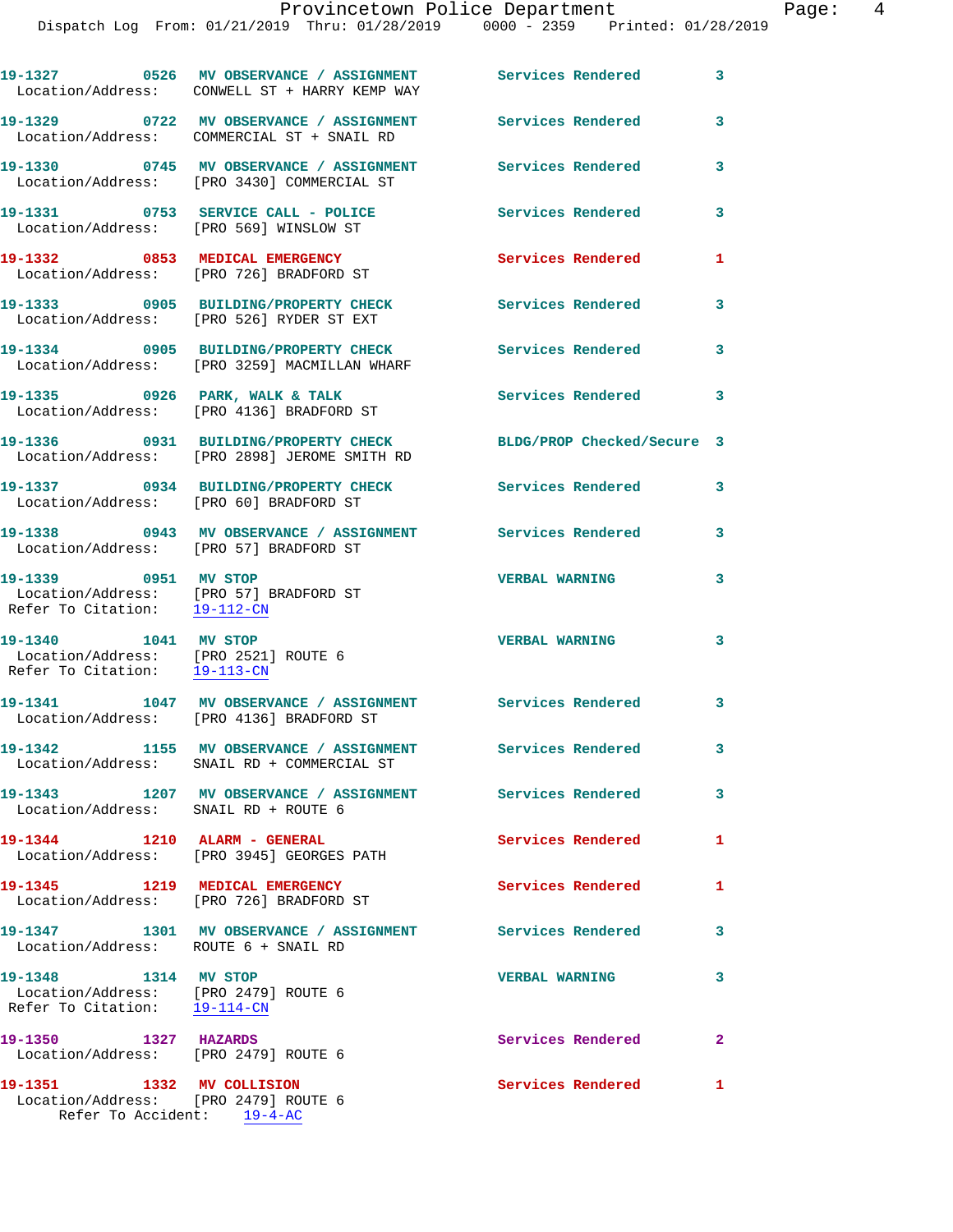|                                      | Dispatch Log From: 01/21/2019 Thru: 01/28/2019 0000 - 2359 Printed: 01/28/2019                                                                                | Provincetown Police Department | Page: 5      |
|--------------------------------------|---------------------------------------------------------------------------------------------------------------------------------------------------------------|--------------------------------|--------------|
|                                      |                                                                                                                                                               |                                |              |
|                                      | 19-1352 1409 LOST PROPERTY Services Rendered 3<br>Location/Address: [PRO 542] SHANK PAINTER RD                                                                |                                |              |
|                                      | 19-1346 1445 MEDICAL EMERGENCY Services Rendered 1<br>Location/Address: [PRO 1543] COMMERCIAL ST                                                              |                                |              |
|                                      | 19-1353 1457 SERVICE CALL - POLICE Services Rendered 3<br>Location/Address: [PRO 569] WINSLOW ST                                                              |                                |              |
|                                      | 19-1354 1523 BUILDING/PROPERTY CHECK<br>Location/Address: [PRO 2483] COMMERCIAL ST                                                                            | Services Rendered              | $\mathbf{3}$ |
|                                      | 19-1355 1601 MV OBSERVANCE / ASSIGNMENT<br>Location/Address: JEROME SMITH RD + SHANK PAINTER RD                                                               | Services Rendered 3            |              |
|                                      | 19-1356 1610 FIRE - OTHER<br>Location/Address: [PRO 515] RACE POINT RD                                                                                        | Services Rendered              | $\mathbf{1}$ |
|                                      | 19-1357 1637 MEDICAL EMERGENCY<br>Location/Address: [PRO 1543] COMMERCIAL ST                                                                                  | Services Rendered 1            |              |
|                                      | 19-1359 1710 BUILDING/PROPERTY CHECK Services Rendered<br>Location/Address: [PRO 526] RYDER ST EXT                                                            |                                | $\mathbf{3}$ |
|                                      | 19-1360 1719 BUILDING/PROPERTY CHECK Services Rendered 3<br>Location/Address: [PRO 2481] TREMONT ST                                                           |                                |              |
|                                      | 19-1361 1740 MV STOP<br>$\begin{tabular}{ll} Location/Address: & RACE POINT RD + SEASHORE PARK DR \\ Refer To citation: & \underline{T1244273} \end{tabular}$ | BLDG/PROP Checked/Secure 3     |              |
| Location/Address: ROUTE 6 + SNAIL RD | 19-1362 1955 MV OBSERVANCE / ASSIGNMENT Services Rendered 3                                                                                                   |                                |              |
|                                      | 19-1363 2057 BUILDING/PROPERTY CHECK Services Rendered 3<br>Location/Address: [PRO 2490] PROVINCELANDS RD                                                     |                                |              |
|                                      | 19-1364 2138 BUILDING/PROPERTY CHECK<br>Location/Address: [PRO 515] RACE POINT RD                                                                             | Services Rendered              | 3            |
|                                      | 19-1365 2143 BUILDING/PROPERTY CHECK Services Rendered<br>Location/Address: [PRO 2499] RACE POINT RD                                                          |                                | 3            |
|                                      | 19-1366 2148 BUILDING/PROPERTY CHECK Services Rendered<br>Location/Address: [PRO 517] RACE POINT RD                                                           |                                | 3            |
|                                      | 19-1367 2201 BUILDING/PROPERTY CHECK Services Rendered<br>Location/Address: [PRO 2540] RACE POINT RD                                                          |                                | 3            |
| Location/Address: TIN PAN ALLEY RD   | 19-1368 2203 BUILDING/PROPERTY CHECK Services Rendered 3                                                                                                      |                                |              |
|                                      | 19-1369 2324 DISTURBANCE - FIGHT / ARGUMENT Services Rendered<br>Location/Address: [PRO 539] SHANK PAINTER RD                                                 |                                | 1            |
| 19-1370 2333 BAR CHECK               | Location/Address: [PRO 399] COMMERCIAL ST                                                                                                                     | BLDG/PROP Checked/Secure 3     |              |
| For Date: $01/23/2019$ - Wednesday   |                                                                                                                                                               |                                |              |
|                                      | 19-1371 0016 BUILDING/PROPERTY CHECK BLDG/PROP Checked/Secure 3<br>Location/Address: [PRO 2977] COMMERCIAL ST                                                 |                                |              |
|                                      | 19-1372 0048 BUILDING/PROPERTY CHECK<br>Location/Address: [PRO 3259] MACMILLAN WHARF                                                                          | BLDG/PROP Checked/Secure 3     |              |
|                                      | 19-1373 0112 BUILDING/PROPERTY CHECK<br>Location/Address: [PRO 75] CAPTAIN BERTIES WAY                                                                        | Services Rendered              | 3            |
| 19-1374                              | 0137 MV OBSERVANCE / ASSIGNMENT                                                                                                                               | Services Rendered              | 3            |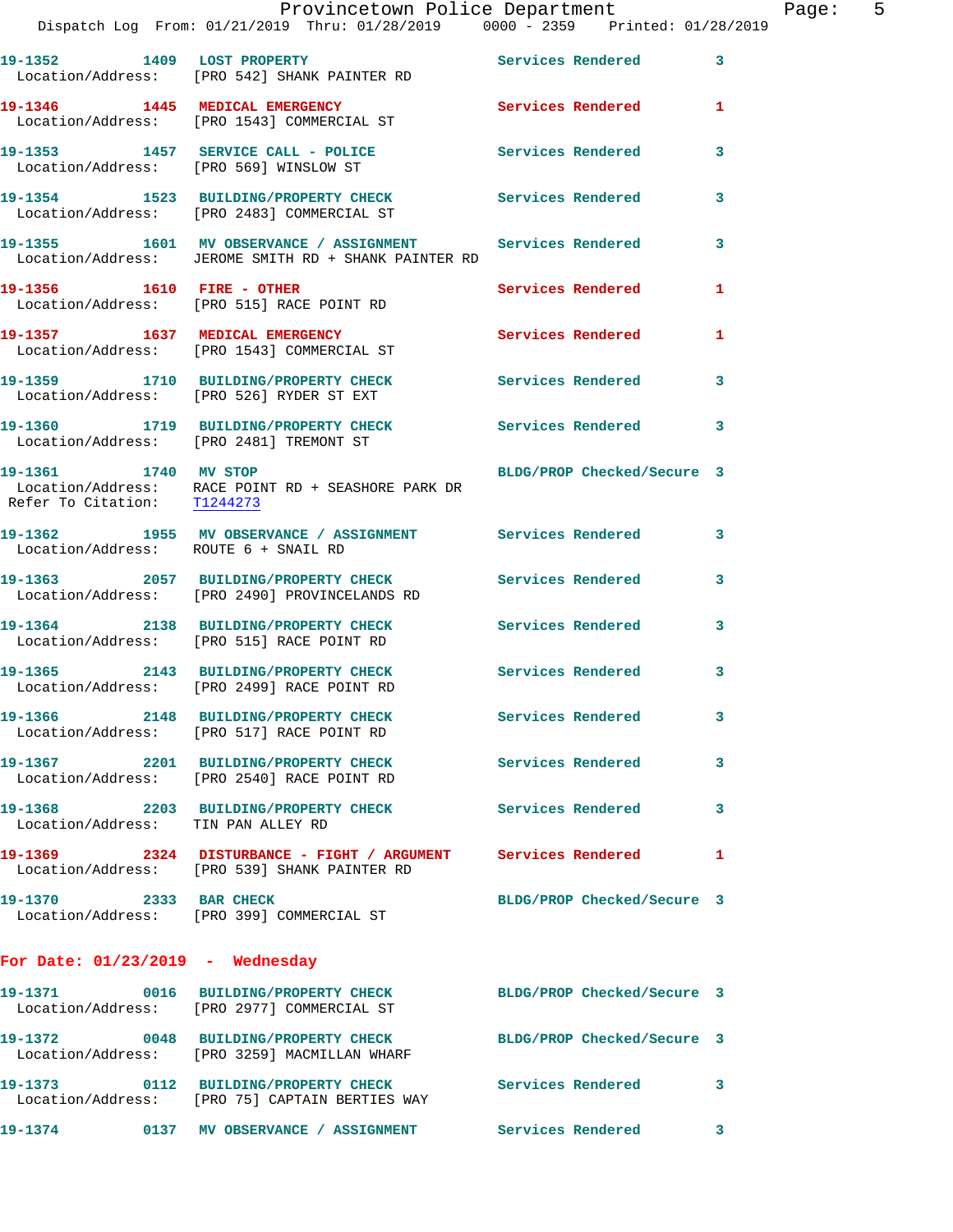|                                                         | Provincetown Police Department<br>Dispatch Log From: 01/21/2019 Thru: 01/28/2019 0000 - 2359 Printed: 01/28/2019    |                            |              |
|---------------------------------------------------------|---------------------------------------------------------------------------------------------------------------------|----------------------------|--------------|
|                                                         | Location/Address: [PRO 4136] BRADFORD ST                                                                            |                            |              |
|                                                         | 19-1375   0139   BUILDING/PROPERTY CHECK   BLDG/PROP Checked/Secure   3<br>Location/Address: [PRO 526] RYDER ST EXT |                            |              |
|                                                         | 19-1377 0142 PARK, WALK & TALK Services Rendered<br>Location/Address: [PRO 204] COMMERCIAL ST                       |                            | 3            |
|                                                         | 19-1376  0144 MV OBSERVANCE / ASSIGNMENT Services Rendered<br>Location/Address: [PRO 606] CONWELL ST                |                            | 3            |
|                                                         | 19-1378 0210 BUILDING/PROPERTY CHECK Services Rendered<br>Location/Address: [PRO 3030] TIN PAN ALLEY RD             |                            | 3            |
|                                                         | 19-1379 0231 BY-LAW VIOLATION<br>Location/Address: [PRO 539] SHANK PAINTER RD                                       | <b>Services Rendered</b>   | $\mathbf{2}$ |
|                                                         | 19-1380 		 0536 MV OBSERVANCE / ASSIGNMENT Services Rendered<br>Location/Address: ROUTE 6 + HOWLAND ST              |                            | 3            |
|                                                         | 19-1381 0544 MV OBSERVANCE / ASSIGNMENT Services Rendered<br>Location/Address: [PRO 2489] BRADFORD ST               |                            | 3            |
|                                                         | 19-1383 6753 MV OBSERVANCE / ASSIGNMENT Services Rendered<br>Location/Address: [PRO 3430] COMMERCIAL ST             |                            | 3            |
|                                                         | 19-1384 0755 BUILDING/PROPERTY CHECK Services Rendered<br>Location/Address: [PRO 3259] MACMILLAN WHARF              |                            | 3            |
|                                                         | 19-1385 0801 PET PANTRY<br>Location/Address: [PRO 3296] SHANK PAINTER RD                                            | Services Rendered          | 2            |
|                                                         | 19-1386 6808 SERVICE CALL - POLICE 68 Services Rendered<br>Location/Address: [PRO 569] WINSLOW ST                   |                            | 3            |
|                                                         | 19-1387 0819 PARK, WALK & TALK<br>Location/Address: [PRO 516] RACE POINT RD                                         | <b>Services Rendered</b>   | 3            |
| 19-1388 0849 MV COLLISION<br>Refer To Accident: 19-5-AC | Location/Address: [PRO 3004] BRADFORD ST                                                                            | Services Rendered          | 1            |
|                                                         | 19-1389 0858 MV OBSERVANCE / ASSIGNMENT<br>Location/Address: SHANK PAINTER RD + PROVINCE RD                         | Services Rendered          | 3            |
| Location/Address: [PRO 3287] ROUTE 6                    | 19-1390 0920 BUILDING/PROPERTY CHECK BLDG/PROP Checked/Secure 3                                                     |                            |              |
| Location/Address: NELSON AVE                            | 19-1391 1006 BUILDING/PROPERTY CHECK                                                                                | <b>Services Rendered</b>   | 3            |
| Location/Address: STABLE PATH                           | 19-1392 1008 BUILDING/PROPERTY CHECK Services Rendered                                                              |                            | 3            |
|                                                         | 19-1393 1008 BUILDING/PROPERTY CHECK BLDG/PROP Checked/Secure 3<br>Location/Address: [PRO 2898] JEROME SMITH RD     |                            |              |
|                                                         | 19-1395 1129 BUILDING/PROPERTY CHECK Services Rendered<br>Location/Address: [PRO 2977] COMMERCIAL ST                |                            | 3            |
|                                                         | 19-1396 1141 BUILDING/PROPERTY CHECK<br>Location/Address: [PRO 526] RYDER ST EXT                                    | BLDG/PROP Checked/Secure 3 |              |
|                                                         | 19-1397 1142 DISTURBANCE - FIGHT / ARGUMENT FOLLOW UP<br>Location/Address: [PRO 539] SHANK PAINTER RD               |                            | 1            |
|                                                         | 19-1398 1309 LOST PROPERTY<br>Location/Address: [PRO 542] SHANK PAINTER RD                                          | <b>Services Rendered</b>   | 3            |
|                                                         | 19-1399 1346 BUILDING/PROPERTY CHECK<br>Location/Address: [PRO 2206] PILGRIMS LANDING                               | BLDG/PROP Checked/Secure 3 |              |

Page: 6<br><sup>19</sup>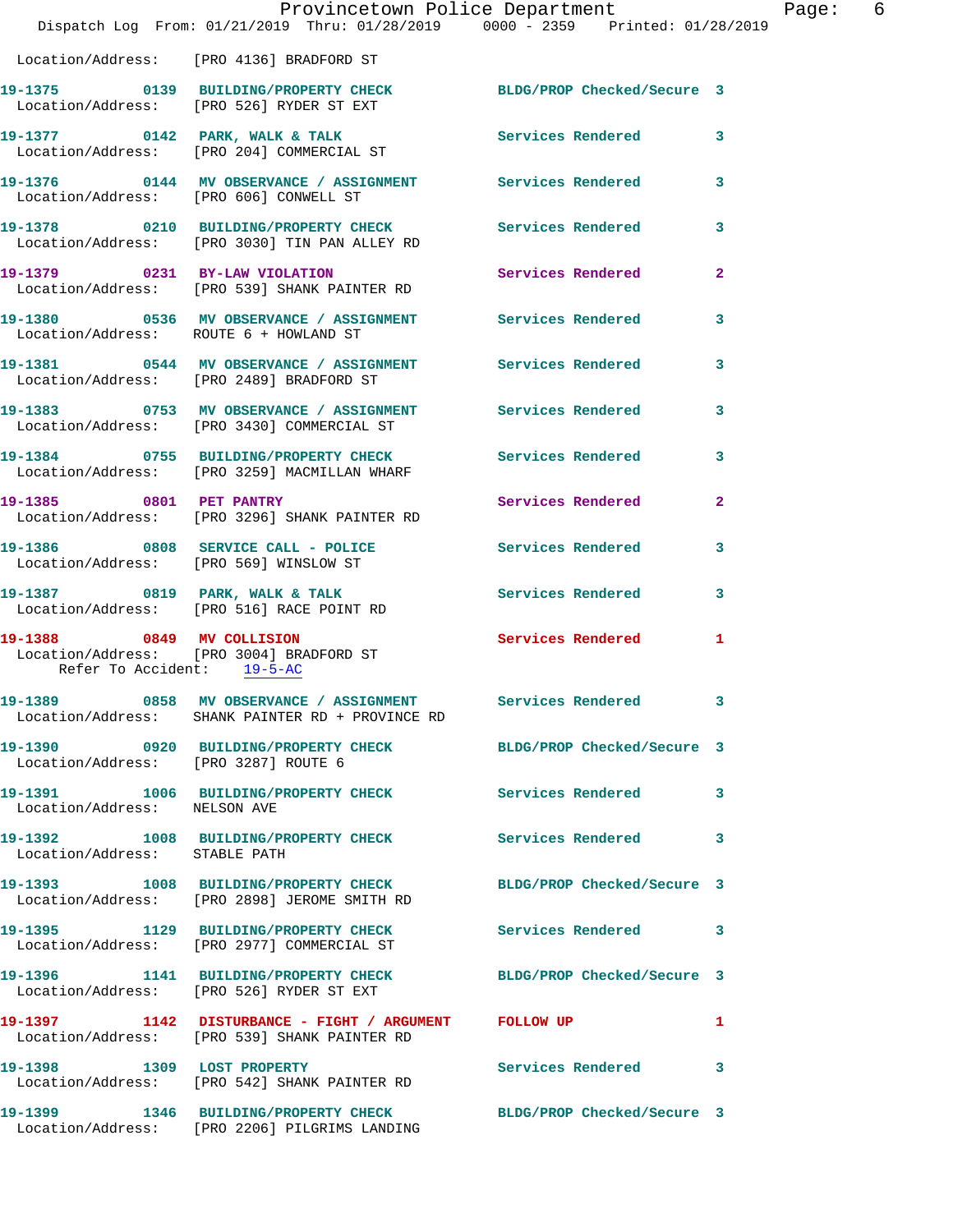| 19-1400 1424 ALARM - FIRE<br>Location/Address: COMMERCIAL ST |                                                                                                                   | Services Rendered 1        |   |
|--------------------------------------------------------------|-------------------------------------------------------------------------------------------------------------------|----------------------------|---|
| Location/Address: [PRO 569] WINSLOW ST                       | 19-1401 1502 SERVICE CALL - POLICE                                                                                | Services Rendered          | 3 |
|                                                              | 19-1402 1535 ASSIST CITIZEN<br>Location/Address: [PRO 569] WINSLOW ST                                             | <b>Services Rendered</b>   | 3 |
| Location/Address: RACE POINT RD                              | 19-1404 1635 MV OBSERVANCE / ASSIGNMENT Services Rendered                                                         |                            | 3 |
|                                                              | 19-1405 1641 MV OBSERVANCE / ASSIGNMENT Services Rendered<br>Location/Address: JEROME SMITH RD + SHANK PAINTER RD |                            | 3 |
| 19-1407 1742 PARK, WALK & TALK                               | Location/Address: [PRO 569] WINSLOW ST                                                                            | Services Rendered          | 3 |
|                                                              | 19-1408 1743 BUILDING/PROPERTY CHECK<br>Location/Address: [PRO 526] RYDER ST EXT                                  | Services Rendered          | 3 |
|                                                              | 19-1410 2017 MV OBSERVANCE / ASSIGNMENT Services Rendered<br>Location/Address: [PRO 3430] COMMERCIAL ST           |                            | 3 |
| Location/Address: [PRO 2513] ROUTE 6                         | 19-1412 2046 MV OBSERVANCE / ASSIGNMENT Services Rendered                                                         |                            | 3 |
|                                                              | 19-1413 2113 BUILDING/PROPERTY CHECK<br>Location/Address: [PRO 515] RACE POINT RD                                 | BLDG/PROP Checked/Secure 3 |   |
|                                                              | 19-1414 2118 BUILDING/PROPERTY CHECK<br>Location/Address: [PRO 2499] RACE POINT RD                                | Services Rendered          | 3 |
|                                                              | 19-1415 2121 BUILDING/PROPERTY CHECK<br>Location/Address: [PRO 517] RACE POINT RD                                 | Services Rendered          | 3 |
|                                                              | 19-1416 2127 BUILDING/PROPERTY CHECK<br>Location/Address: [PRO 2540] RACE POINT RD                                | Services Rendered          | 3 |
| Location/Address: TIN PAN ALLEY RD                           | 19-1417 2128 BUILDING/PROPERTY CHECK                                                                              | <b>Services Rendered</b>   | 3 |
|                                                              | 19-1418 2135 BUILDING/PROPERTY CHECK Services Rendered 3<br>Location/Address: [PRO 2490] PROVINCELANDS RD         |                            |   |
| Location/Address: [PRO 3440] ROUTE 6                         | 19-1419 2141 MV OBSERVANCE / ASSIGNMENT Services Rendered                                                         |                            | 3 |
| For Date: $01/24/2019$ - Thursday                            |                                                                                                                   |                            |   |
| 19-1420                                                      | 0030 BUILDING/PROPERTY CHECK BLDG/PROP Checked/Secure 3<br>Location/Address: [PRO 1952] COMMERCIAL ST             |                            |   |
| 19-1422 0038 BAR CHECK                                       | Location/Address: [PRO 2737] COMMERCIAL ST                                                                        | Services Rendered          | 3 |
| 19-1421 0042 PARK, WALK & TALK                               | Location/Address: [PRO 105] COMMERCIAL ST                                                                         | <b>Services Rendered</b>   | 3 |
|                                                              | 19-1424 0042 BUILDING/PROPERTY CHECK Services Rendered<br>Location/Address: [PRO 2489] BRADFORD ST                |                            | 3 |
| Location/Address: ROUTE 6 + HOWLAND ST                       | 19-1423    0100 MV OBSERVANCE / ASSIGNMENT    Services Rendered                                                   |                            | 3 |
|                                                              | 19-1425 0129 BUILDING/PROPERTY CHECK<br>Location/Address: [PRO 2540] RACE POINT RD                                | Services Rendered          | 3 |
|                                                              |                                                                                                                   |                            | 3 |
|                                                              |                                                                                                                   |                            |   |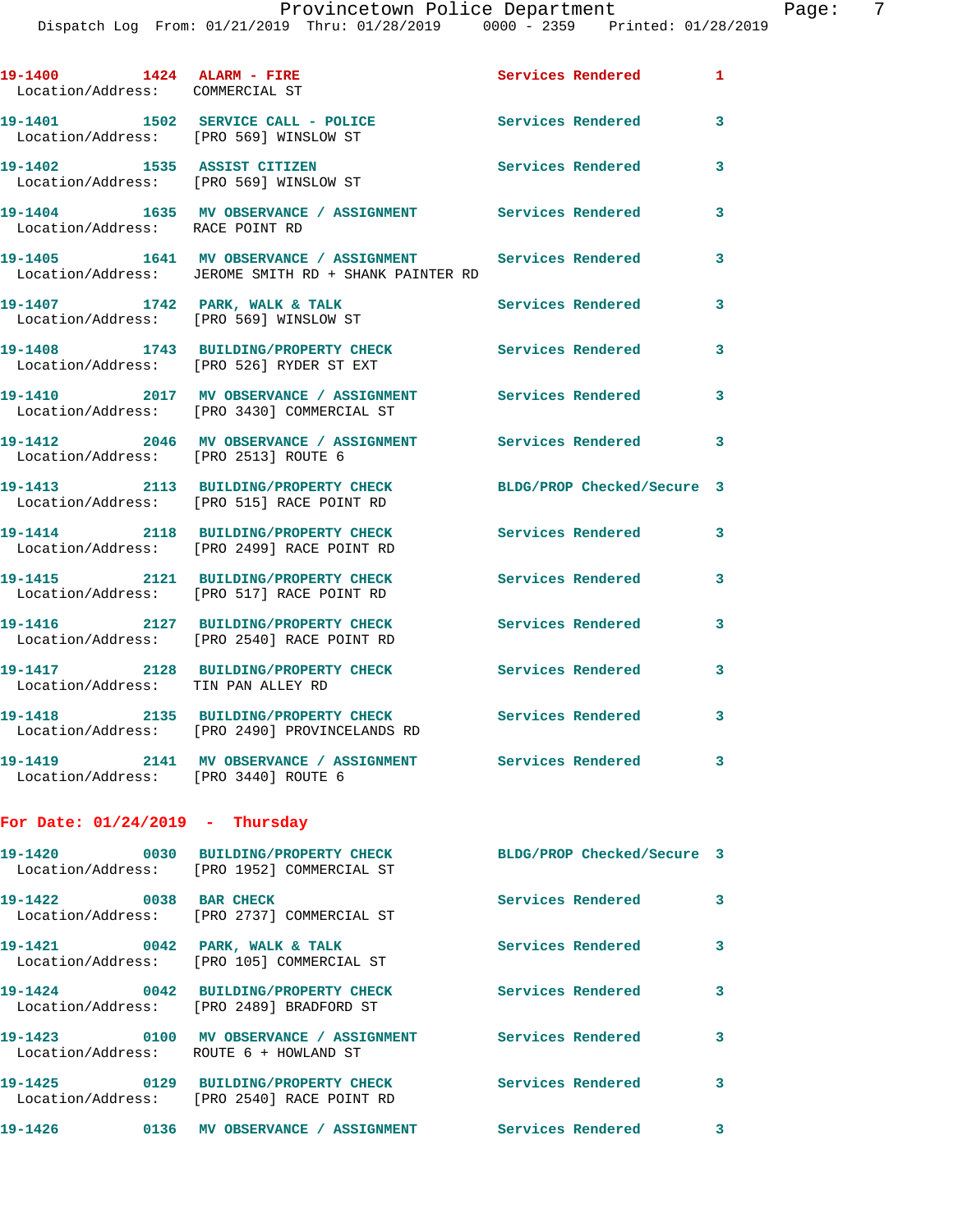|                                        | Dispatch Log From: 01/21/2019 Thru: 01/28/2019 0000 - 2359 Printed: 01/28/2019                                         | Provincetown Police Department | Page: 8      |
|----------------------------------------|------------------------------------------------------------------------------------------------------------------------|--------------------------------|--------------|
|                                        | Location/Address: [PRO 530] SHANK PAINTER RD                                                                           |                                |              |
|                                        | 19-1427 		 0139 BUILDING/PROPERTY CHECK Services Rendered 3<br>Location/Address: [PRO 2977] COMMERCIAL ST              |                                |              |
|                                        | 19-1428 0146 MV STOP<br>Location/Address: HARRY KEMP WAY + CONWELL ST<br>Refer To Citation: $\frac{71244235}{1224235}$ | Citation / Warning Issue 3     |              |
|                                        | 19-1429 0203 BUILDING/PROPERTY CHECK BLDG/PROP Checked/Secure 3<br>Location/Address: [PRO 2540] RACE POINT RD          |                                |              |
|                                        | 19-1430 0207 BUILDING/PROPERTY CHECK Services Rendered 3<br>Location/Address: [PRO 2513] ROUTE 6                       |                                |              |
|                                        | 19-1431 0225 BUILDING/PROPERTY CHECK BLDG/PROP Checked/Secure 3<br>Location/Address: [PRO 3259] MACMILLAN WHARF        |                                |              |
|                                        | 19-1432 0423 MEDICAL EMERGENCY<br>Location/Address: [PRO 442] HARRY KEMP WAY                                           | PATIENT REFUSAL 1              |              |
|                                        | 19-1433 6456 MV OBSERVANCE / ASSIGNMENT Services Rendered 3<br>Location/Address: [PRO 2489] BRADFORD ST                |                                |              |
| Location/Address: ROUTE 6 + SNAIL RD   | 19-1434 0516 MV OBSERVANCE / ASSIGNMENT Services Rendered 3                                                            |                                |              |
| Location/Address: [PRO 569] WINSLOW ST | 19-1435 0702 SERVICE CALL - POLICE Services Rendered                                                                   |                                | $\mathbf{3}$ |
|                                        | 19-1436 6738 MV OBSERVANCE / ASSIGNMENT Services Rendered 3<br>Location/Address: [PRO 3430] COMMERCIAL ST              |                                |              |
|                                        | 19-1437 0747 ALARM - GENERAL<br>Location/Address: [PRO 3124] COMMERCIAL ST                                             | Referred to Other Agency 1     |              |
| 19-1438 0806 ANIMAL CALL               | Location/Address: [PRO 3296] SHANK PAINTER RD                                                                          | Services Rendered 2            |              |
|                                        | 19-1440 0842 ANIMAL CALL<br>Location/Address: [PRO 1181] COMMERCIAL ST                                                 | Services Rendered 2            |              |
|                                        | 19-1441 0859 PARK, WALK & TALK<br>Location/Address: [PRO 105] COMMERCIAL ST                                            | Services Rendered 3            |              |
| Location/Address: [PRO 94] BRADFORD ST | 19-1442 0912 BUILDING/PROPERTY CHECK Services Rendered                                                                 |                                | $\mathbf{3}$ |
| Location/Address: [PRO 94] BRADFORD ST | 19-1443  O915 MV OBSERVANCE / ASSIGNMENT Services Rendered                                                             |                                | $\mathbf{3}$ |
|                                        | 19-1444 0924 MEDICAL EMERGENCY<br>Location/Address: [PRO 1466] COMMERCIAL ST                                           | PATIENT REFUSAL                | 1            |
| 19-1447 1004 HAZARDS                   | Location/Address: [PRO 3004] BRADFORD ST                                                                               | SPOKEN TO                      | $\mathbf{2}$ |
|                                        | 19-1445 1014 HARASSMENT / THREATS SPOKEN TO<br>Location/Address: [PRO 3771] COMMERCIAL ST                              |                                | $\mathbf{2}$ |
|                                        | 19-1446 1030 BUILDING/PROPERTY CHECK BLDG/PROP Checked/Secure 3<br>Location/Address: [PRO 2206] PILGRIMS LANDING       |                                |              |
|                                        | 19-1448 1048 MEDICAL EMERGENCY<br>Location/Address: [PRO 440] HARRY KEMP WAY                                           | Transported to Hospital 1      |              |
|                                        | 19-1449 1054 BUILDING/PROPERTY CHECK Services Rendered 3<br>Location/Address: [PRO 2483] COMMERCIAL ST                 |                                |              |
|                                        | 19-1452 1055 LOST PROPERTY<br>Location/Address: [PRO 2283] COMMERCIAL ST                                               | Services Rendered 3            |              |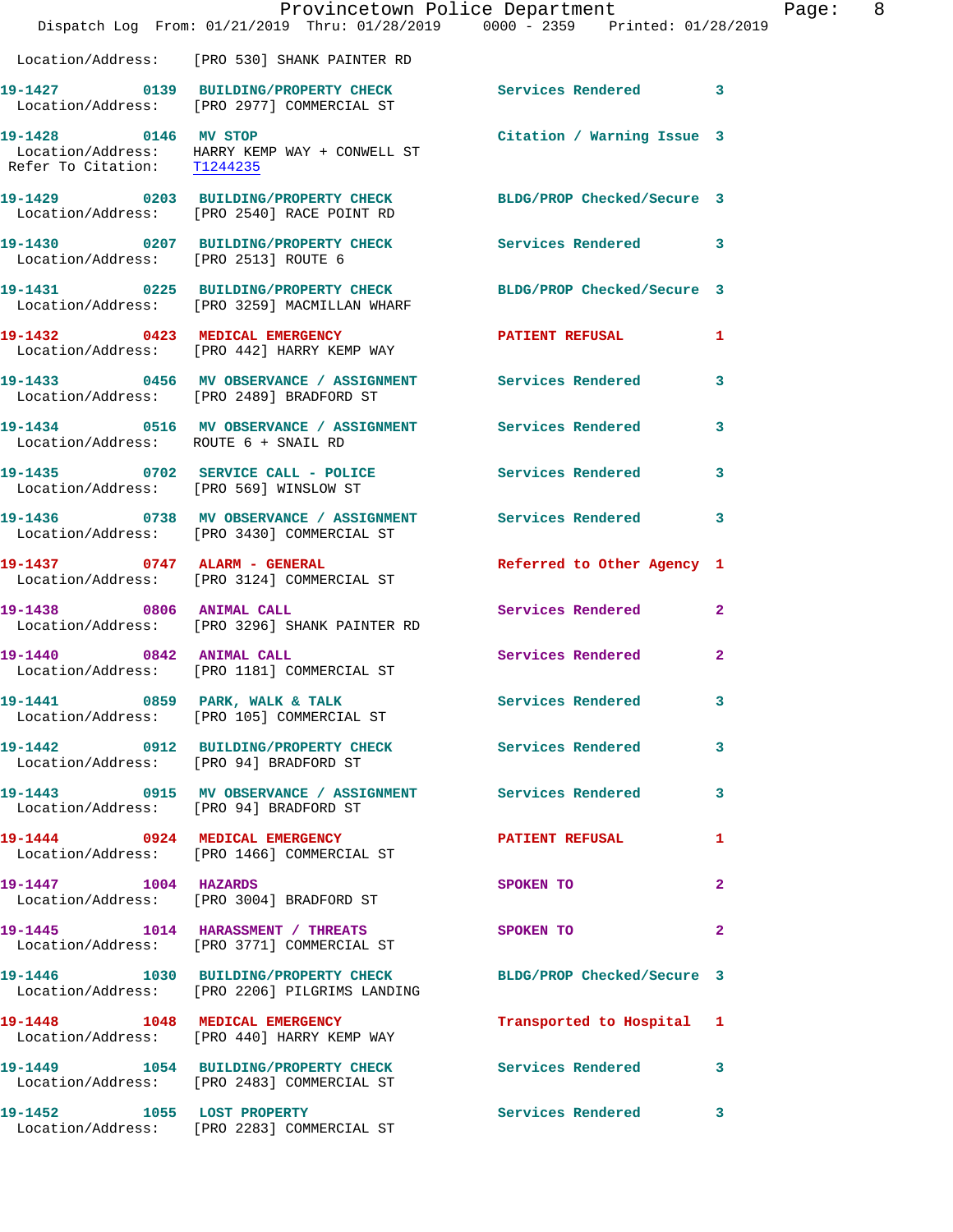Dispatch Log From: 01/21/2019 Thru: 01/28/2019 0000 - 2359 Printed: 01/28/2019

|                                        | 19-1453 1137 ANIMAL CALL<br>Location/Address: [PRO 2223] BREWSTER ST                                              | Services Rendered 2       |                         |
|----------------------------------------|-------------------------------------------------------------------------------------------------------------------|---------------------------|-------------------------|
|                                        | 19-1454 1215 MEDICAL EMERGENCY<br>Location/Address: [PRO 440] HARRY KEMP WAY                                      | Transported to Hospital 1 |                         |
| 19-1456   1220   ANIMAL CALL           | Location/Address: [PRO 537] SHANK PAINTER RD                                                                      | Services Rendered         | $\mathbf{2}$            |
|                                        | 19-1457 1242 BUILDING/PROPERTY CHECK<br>Location/Address: [PRO 2540] RACE POINT RD                                | <b>Services Rendered</b>  | $\overline{\mathbf{3}}$ |
| 19-1458    1249    ALARM - GENERAL     | Location/Address: [PRO 4109] COTTAGE ST                                                                           | False Alarm               | $\mathbf{1}$            |
|                                        | 19-1459 1335 ALARM - GENERAL<br>Location/Address: [PRO 3634] COMMERCIAL ST                                        | False Alarm               | 1                       |
| 19-1460 1359 ALARM - FIRE              | Location/Address: [PRO 3015] BRADFORD ST                                                                          | <b>False Alarm</b>        | $\mathbf{1}$            |
| Location/Address: [PRO 569] WINSLOW ST | 19-1461 1500 SERVICE CALL - POLICE                                                                                | <b>Services Rendered</b>  | $\mathbf{3}$            |
|                                        | 19-1462 1526 MV OBSERVANCE / ASSIGNMENT<br>Location/Address: [PRO 3430] COMMERCIAL ST                             | Services Rendered 3       |                         |
|                                        | 19-1463 1527 SUSPICIOUS ACTIVITY<br>Location/Address: [PRO 3430] COMMERCIAL ST                                    | Services Rendered         | $\mathbf{2}$            |
| 19-1464 1546 PARK, WALK & TALK         | Location/Address: [PRO 569] WINSLOW ST                                                                            | Services Rendered         | 3                       |
|                                        | 19-1465 1559 BUILDING/PROPERTY CHECK<br>Location/Address: [PRO 2500] COMMERCIAL ST                                | <b>Services Rendered</b>  | 3                       |
|                                        | 19-1466 1604 BUILDING/PROPERTY CHECK<br>Location/Address: [PRO 526] RYDER ST EXT                                  | Services Rendered         | 3                       |
| Location/Address: [PRO 3440] ROUTE 6   | 19-1467 1615 MV OBSERVANCE / ASSIGNMENT Services Rendered 3                                                       |                           |                         |
| 19-1468   1654   ALARM - GENERAL       | Location/Address: [PRO 287] COMMERCIAL ST                                                                         | False Alarm Weather (No 1 |                         |
|                                        | 19-1469 1710 ASSIST CITIZEN<br>Location/Address: [PRO 3609] COMMERCIAL ST                                         | <b>Services Rendered</b>  | 3                       |
| 19-1470 1719 ALARM - FIRE              | Location/Address: [PRO 1704] MAYFLOWER AVE                                                                        | <b>Services Rendered</b>  | 1                       |
| Location/Address: [PRO 94] BRADFORD ST | 19-1472 1803 MV OBSERVANCE / ASSIGNMENT Services Rendered                                                         |                           | 3                       |
|                                        | 19-1473 1813 BUILDING/PROPERTY CHECK Services Rendered 3<br>Location/Address: [PRO 2977] COMMERCIAL ST            |                           |                         |
|                                        | 19-1474 1821 BUILDING/PROPERTY CHECK<br>Location/Address: [PRO 3259] MACMILLAN WHARF                              | <b>Services Rendered</b>  | $\mathbf{3}$            |
|                                        | 19-1475 1826 MV OBSERVANCE / ASSIGNMENT Services Rendered<br>Location/Address: SHANK PAINTER RD + JEROME SMITH RD |                           | 3                       |
| 19-1476    1826    ALARM - FIRE        | Location/Address: [PRO 1345] COMMERCIAL ST                                                                        | False Alarm Weather (No 1 |                         |
| 19-1477 1902 HAZARDS                   | Location/Address: [PRO 3430] COMMERCIAL ST                                                                        | Services Rendered 2       |                         |
| 19-1478                                | 2015 MV OBSERVANCE / ASSIGNMENT Services Rendered 3                                                               |                           |                         |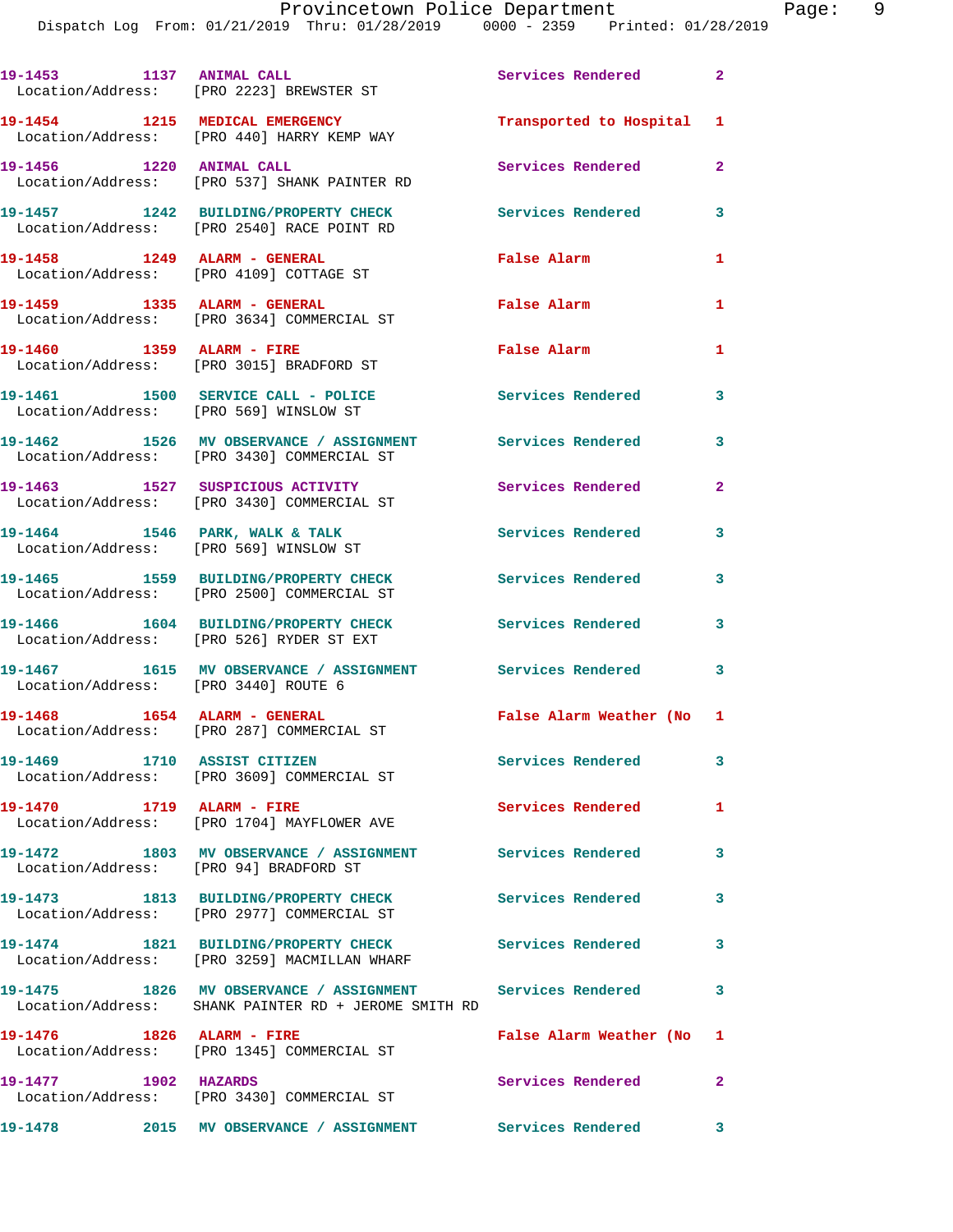|                                                                                              | 19-1479 2030 MV OBSERVANCE / ASSIGNMENT Services Rendered<br>Location/Address: BRADFORD ST + HOWLAND ST     |                            | $\overline{\mathbf{3}}$ |
|----------------------------------------------------------------------------------------------|-------------------------------------------------------------------------------------------------------------|----------------------------|-------------------------|
| Location/Address: [PRO 3921] ROUTE 6                                                         | 19-1480 2043 BUILDING/PROPERTY CHECK                                                                        | <b>Services Rendered</b>   | 3                       |
| 19-1481 2044 MV STOP<br>Location/Address: [PRO 2513] ROUTE 6<br>Refer To Citation: 19-115-CN |                                                                                                             | <b>VERBAL WARNING</b>      | 3                       |
|                                                                                              | 19-1482 2119 BUILDING/PROPERTY CHECK<br>Location/Address: [PRO 3165] RACE POINT RD                          | <b>Services Rendered</b>   | 3                       |
|                                                                                              | 19-1483 2119 BUILDING/PROPERTY CHECK<br>Location/Address: [PRO 2540] RACE POINT RD                          | Services Rendered          | 3                       |
|                                                                                              | 19-1484 2120 BUILDING/PROPERTY CHECK<br>Location/Address: [PRO 517] RACE POINT RD                           | <b>Services Rendered</b>   | 3                       |
|                                                                                              | 19-1485 2122 BUILDING/PROPERTY CHECK<br>Location/Address: [PRO 2551] PROVINCELANDS RD                       | Services Rendered          | 3                       |
|                                                                                              | 19-1486 2124 BUILDING/PROPERTY CHECK<br>Location/Address: [PRO 2499] RACE POINT RD                          | Services Rendered          | 3                       |
|                                                                                              | 19-1487 2127 BUILDING/PROPERTY CHECK<br>Location/Address: [PRO 2490] PROVINCELANDS RD                       | Services Rendered          | 3                       |
|                                                                                              | 19-1488 2127 BUILDING/PROPERTY CHECK<br>Location/Address: [PRO 515] RACE POINT RD                           | <b>Services Rendered</b>   | 3                       |
|                                                                                              | 19-1489 2130 SERVICE CALL - POLICE<br>Location/Address: [PRO 2551] PROVINCELANDS RD                         | <b>Services Rendered</b>   | 3                       |
|                                                                                              | 19-1490 2140 MV OBSERVANCE / ASSIGNMENT<br>Location/Address: SHANK PAINTER RD + BRADFORD ST                 | Services Rendered          | 3                       |
|                                                                                              | 19-1492 2142 PARK, WALK & TALK<br>Location/Address: [PRO 539] SHANK PAINTER RD                              | SPOKEN TO                  | 3                       |
| Location/Address: WAREHAM ST                                                                 | 19-1491 2143 BUILDING/PROPERTY CHECK Services Rendered                                                      |                            | 3                       |
|                                                                                              | 19-1494 2159 BUILDING/PROPERTY CHECK<br>Location/Address: [PRO 1778] SHANK PAINTER RD                       | <b>Services Rendered</b>   | 3                       |
| 19-1495 2202 ASSAULT                                                                         | Location/Address: [PRO 3313] STANDISH ST                                                                    | SPOKEN TO                  | $\mathbf{1}$            |
|                                                                                              | 19-1496 2203 MEDICAL EMERGENCY<br>Location/Address: [PRO 3313] STANDISH ST                                  | Transported to Hospital 1  |                         |
| 19-1498 2250 FOLLOW UP<br>Location/Address: [TRU 310] ROUTE 6                                |                                                                                                             | No Action Required         | $\mathbf{2}$            |
| 19-1499 2258 MEDICAL EMERGENCY<br>Location/Address: BRADFORD ST                              |                                                                                                             | Transported to Hospital 1  |                         |
| 19-1500 2349 FOLLOW UP                                                                       | Location/Address: [PRO 542] SHANK PAINTER RD                                                                | Referred to Other Agency 2 |                         |
|                                                                                              | 19-1501 2351 MV OBSERVANCE / ASSIGNMENT Services Rendered<br>Location/Address: HIGH POLE HILL + BRADFORD ST |                            | 3                       |

## **For Date: 01/25/2019 - Friday**

Location/Address: ROUTE 6 + SNAIL RD

| 19-1502           | 0016 BUILDING/PROPERTY CHECK | BLDG/PROP Checked/Secure 3 |  |
|-------------------|------------------------------|----------------------------|--|
| Location/Address: | [PRO 3921] ROUTE 6           |                            |  |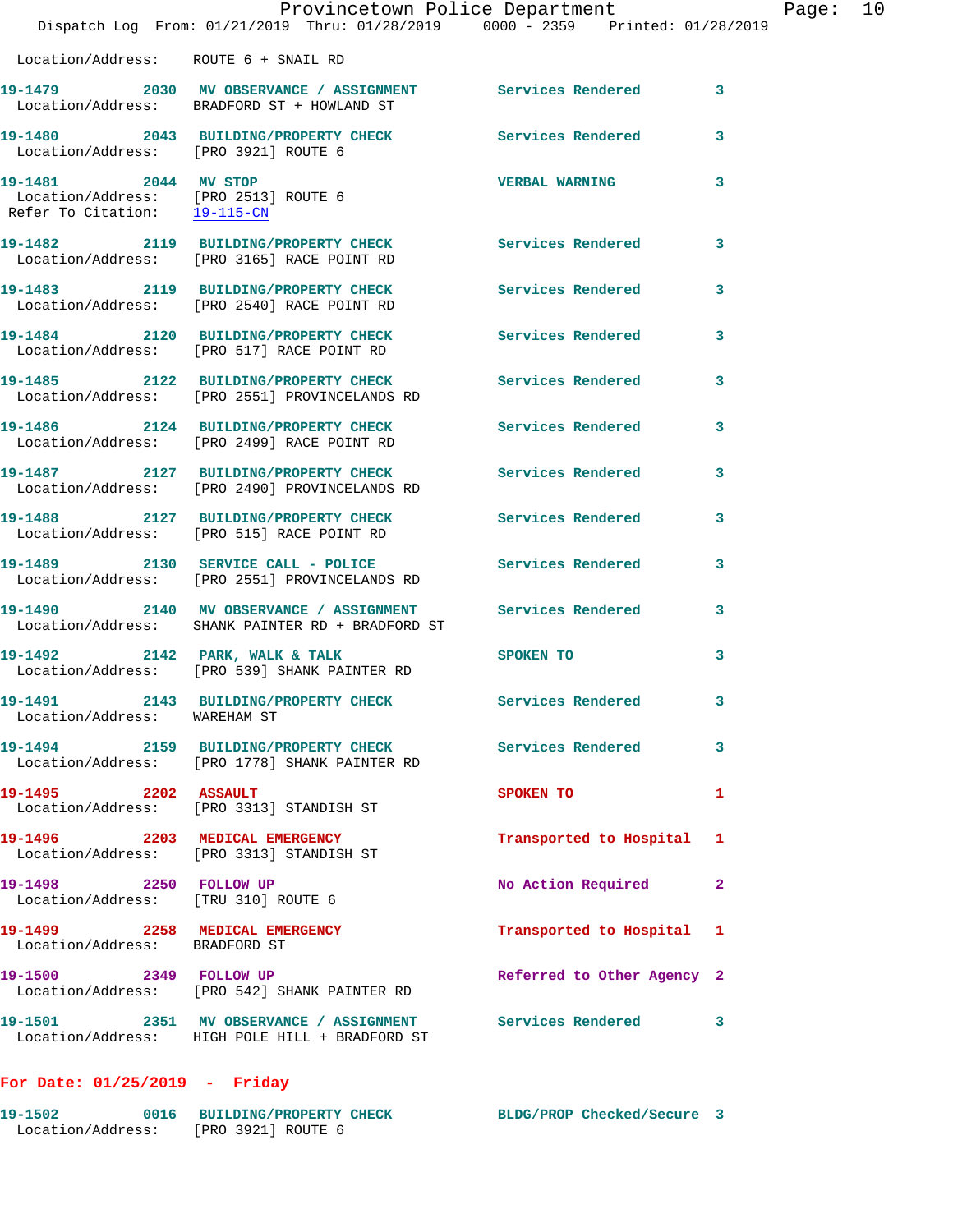|                                                                  | 19-1503 0031 MV OBSERVANCE / ASSIGNMENT<br>Location/Address: [PRO 530] SHANK PAINTER RD                   | Services Rendered 3        |                            |
|------------------------------------------------------------------|-----------------------------------------------------------------------------------------------------------|----------------------------|----------------------------|
|                                                                  | 19-1504 0042 BUILDING/PROPERTY CHECK<br>Location/Address: [PRO 2499] RACE POINT RD                        | BLDG/PROP Checked/Secure 3 |                            |
|                                                                  | 19-1505 0128 BUILDING/PROPERTY CHECK<br>Location/Address: [PRO 3259] MACMILLAN WHARF                      | Services Rendered          | 3                          |
|                                                                  | 19-1506 0215 BUILDING/PROPERTY CHECK<br>Location/Address: [PRO 3318] CEMETERY RD                          | Services Rendered          | 3                          |
|                                                                  | 19-1507 0215 BUILDING/PROPERTY CHECK<br>Location/Address: [PRO 3317] CEMETERY RD                          | <b>Services Rendered</b>   | 3                          |
|                                                                  | 19-1508 0233 MV OBSERVANCE / ASSIGNMENT<br>Location/Address: [PRO 2494] BRADFORD ST                       | <b>Services Rendered</b>   | 3                          |
|                                                                  | 19-1509 0303 BUILDING/PROPERTY CHECK<br>Location/Address: [PRO 75] CAPTAIN BERTIES WAY                    | Services Rendered          | 3                          |
|                                                                  | 19-1510 0309 MV OBSERVANCE / ASSIGNMENT<br>Location/Address: JEROME SMITH RD + SHANK PAINTER RD           | <b>Services Rendered</b>   | 3                          |
|                                                                  | 19-1511 0327 BUILDING/PROPERTY CHECK<br>Location/Address: [PRO 379] COMMERCIAL ST                         | BLDG/PROP Checked/Secure 3 |                            |
|                                                                  | 19-1512 6349 ASSIST DEPARTMENT / MUTUAL AID Services Rendered<br>Location/Address: [PRO 1115] STANDISH ST |                            | $\overline{\phantom{a}}$ 3 |
|                                                                  | 19-1513 0427 BUILDING/PROPERTY CHECK<br>Location/Address: [PRO 3609] COMMERCIAL ST                        | BLDG/PROP Checked/Secure 3 |                            |
| Location/Address: [PRO 2513] ROUTE 6                             | 19-1514 		 0514 MV OBSERVANCE / ASSIGNMENT Services Rendered                                              |                            | 3                          |
|                                                                  | 19-1515 0558 MV OBSERVANCE / ASSIGNMENT<br>Location/Address: CONWELL ST + HARRY KEMP WAY                  | <b>Services Rendered</b>   | 3                          |
|                                                                  | 19-1516 0604 BUILDING/PROPERTY CHECK<br>Location/Address: [PRO 3030] TIN PAN ALLEY RD                     | BLDG/PROP Checked/Secure 3 |                            |
| 19-1517 0811 AT SCHOOL<br>Location/Address: [PRO 569] WINSLOW ST |                                                                                                           | Services Rendered 3        |                            |
| Location/Address: [PRO 3287] ROUTE 6                             | 19-1518 0828 BUILDING/PROPERTY CHECK BLDG/PROP Checked/Secure 3                                           |                            |                            |
|                                                                  | 19-1519 0847 BUILDING/PROPERTY CHECK Services Rendered 3<br>Location/Address: [PRO 2977] COMMERCIAL ST    |                            |                            |
|                                                                  | 19-1520 0855 BUILDING/PROPERTY CHECK<br>Location/Address: [PRO 2500] COMMERCIAL ST                        | BLDG/PROP Checked/Secure 3 |                            |
| 19-1521 0906 PARK, WALK & TALK                                   | Location/Address: [PRO 3121] COMMERCIAL ST                                                                | Services Rendered          | 3                          |
| 19-1522 0932 LOST PROPERTY<br>Location/Address: COMMERCIAL ST    |                                                                                                           | SPOKEN TO                  | 3                          |
| 19-1523 0947 ALARM - GENERAL                                     | Location/Address: [PRO 440] HARRY KEMP WAY                                                                | False Alarm                | 1                          |
| 19-1524 1036 PET PANTRY                                          | Location/Address: [PRO 3296] SHANK PAINTER RD                                                             | Services Rendered          | $\mathbf{2}$               |
|                                                                  | 19-1526 1148 BUILDING/PROPERTY CHECK<br>Location/Address: [PRO 3317] CEMETERY RD                          | BLDG/PROP Checked/Secure 3 |                            |
|                                                                  |                                                                                                           |                            |                            |

**19-1527 1148 BUILDING/PROPERTY CHECK BLDG/PROP Checked/Secure 3**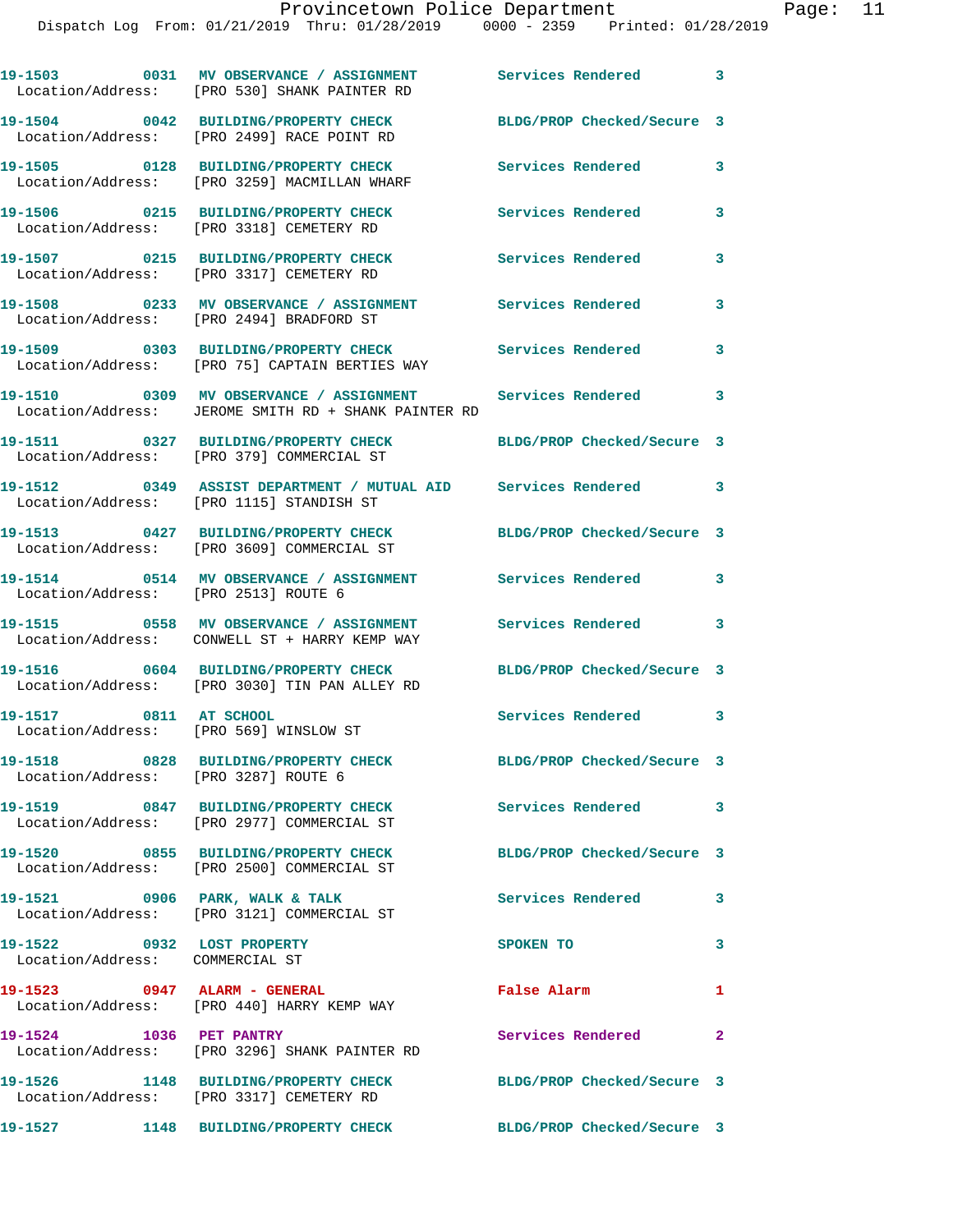|                                                                                              | Dispatch Log From: 01/21/2019 Thru: 01/28/2019 0000 - 2359 Printed: 01/28/2019                                      | Provincetown Police Department |              | Page: 12 |  |
|----------------------------------------------------------------------------------------------|---------------------------------------------------------------------------------------------------------------------|--------------------------------|--------------|----------|--|
|                                                                                              | Location/Address: [PRO 3318] CEMETERY RD                                                                            |                                |              |          |  |
|                                                                                              | 19-1528 1157 MV OBSERVANCE / ASSIGNMENT Citation / Warning Issue 3<br>Location/Address: [PRO 1938] BRADFORD ST      |                                |              |          |  |
|                                                                                              | 19-1529 1157 ASSIST CITIZEN<br>Location/Address: [PRO 3296] SHANK PAINTER RD                                        | Services Rendered 3            |              |          |  |
| 19-1530 1203 MV STOP<br>Refer To Citation: 19-116-CN                                         | Location/Address: [PRO 56] BRADFORD ST                                                                              | <b>VERBAL WARNING</b>          | 3            |          |  |
|                                                                                              | 19-1532 1226 MV STOP<br>Location/Address: [PRO 357] COMMERCIAL ST<br>Refer To Citation: 19-117-CN                   | <b>VERBAL WARNING</b>          | 3            |          |  |
| 19-1533 1232 GENERAL INFO                                                                    | Location/Address: [PRO 2601] MILLER HILL RD                                                                         | Referred to Other Agency 3     |              |          |  |
| Refer To Citation: 19-118-CN                                                                 | 19-1534 1244 MV STOP<br>Location/Address: [PRO 1886] BRADFORD ST                                                    | <b>VERBAL WARNING</b>          | 3            |          |  |
|                                                                                              | 19-1535 1325 MV OBSERVANCE / ASSIGNMENT Citation / Warning Issue 3<br>Location/Address: SHANK PAINTER RD + COURT ST |                                |              |          |  |
|                                                                                              | 19-1537 1333 LOST PROPERTY<br>Location/Address: [PRO 2977] COMMERCIAL ST                                            | SPOKEN TO                      | 3            |          |  |
| 19-1536 1334 MV STOP<br>Refer To Citation: R7274195                                          | Location/Address: BRADFORD ST + ATLANTIC AVE                                                                        | <b>Vehicle Towed</b>           | 3            |          |  |
|                                                                                              | 19-1538 1355 HARASSMENT / THREATS SPOKEN TO<br>Location/Address: [PRO 970] KINGS WAY                                |                                | $\mathbf{2}$ |          |  |
| 19-1539 1401 MV HIT & RUN<br>Location/Address: BRADFORD ST                                   |                                                                                                                     | SPOKEN TO                      | $\mathbf{2}$ |          |  |
|                                                                                              | 19-1540 1429 MEDICAL EMERGENCY<br>Location/Address: [PRO 1119] WAREHAM ST                                           | Transported to Hospital 1      |              |          |  |
| Location/Address: [PRO 569] WINSLOW ST                                                       | 19-1542 1516 SERVICE CALL - POLICE                                                                                  | Services Rendered 3            |              |          |  |
| 19-1543   1610   ANIMAL CALL                                                                 | Location/Address: [PRO 1234] ALDEN ST                                                                               | Services Rendered              | $\mathbf{2}$ |          |  |
|                                                                                              | 19-1544 1637 ANIMAL CALL<br>Location/Address: [PRO 106] COMMERCIAL ST                                               | Referred to Other Agency 2     |              |          |  |
| Location/Address: [PRO 2513] ROUTE 6                                                         | 19-1546 1718 MV OBSERVANCE / ASSIGNMENT Services Rendered 3                                                         |                                |              |          |  |
| 19-1547 1735 MV STOP<br>Location/Address: [PRO 2521] ROUTE 6<br>Refer To Citation: 19-119-CN |                                                                                                                     | <b>VERBAL WARNING</b>          | 3            |          |  |
|                                                                                              | 19-1549 1839 BUILDING/PROPERTY CHECK Services Rendered<br>Location/Address: [PRO 2490] PROVINCELANDS RD             |                                | 3            |          |  |
|                                                                                              | 19-1551 1854 BUILDING/PROPERTY CHECK<br>Location/Address: [PRO 3165] RACE POINT RD                                  | Services Rendered              | 3            |          |  |
| Location/Address: WINSLOW ST                                                                 | 19-1552 1855 MV OBSERVANCE / ASSIGNMENT Services Rendered                                                           |                                | 3            |          |  |
| Location/Address: TIN PAN ALLEY RD                                                           | 19-1553 1855 BUILDING/PROPERTY CHECK Services Rendered                                                              |                                | 3            |          |  |
|                                                                                              | 19-1554 1858 BUILDING/PROPERTY CHECK                                                                                | <b>Services Rendered</b>       | 3            |          |  |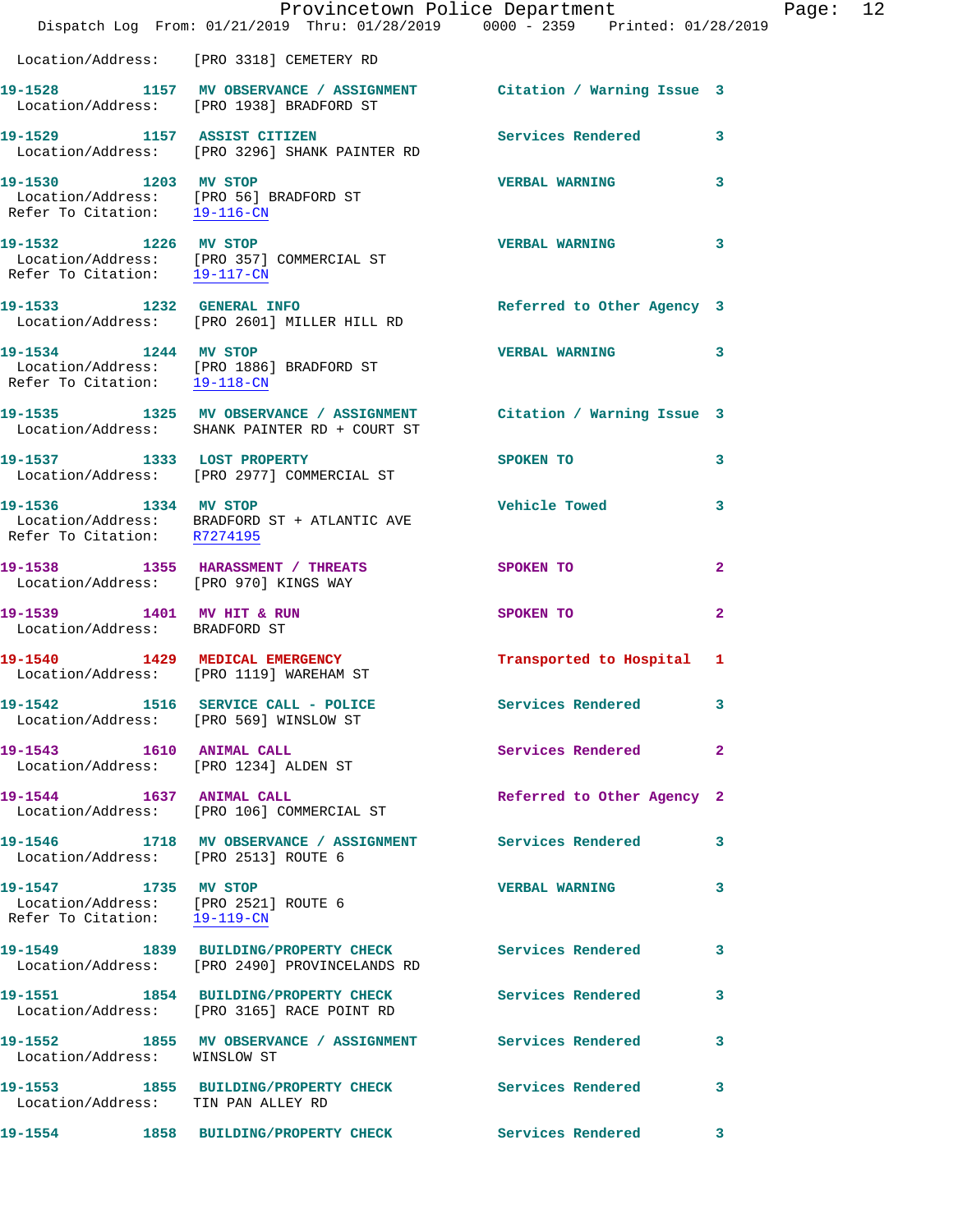|                                        | Provincetown Police Department<br>Dispatch Log From: 01/21/2019 Thru: 01/28/2019 0000 - 2359 Printed: 01/28/2019        |                            |              | Page: 13 |  |
|----------------------------------------|-------------------------------------------------------------------------------------------------------------------------|----------------------------|--------------|----------|--|
|                                        | Location/Address: [PRO 2540] RACE POINT RD                                                                              |                            |              |          |  |
|                                        | 19-1555 1914 MV OBSERVANCE / ASSIGNMENT Services Rendered 3<br>Location/Address: RYDER ST + BRADFORD ST                 |                            |              |          |  |
|                                        | 19-1556 1917 FOLLOW UP<br>Location/Address: [PRO 542] SHANK PAINTER RD                                                  | Services Rendered          | $\mathbf{2}$ |          |  |
| Location/Address: [PRO 414] CONWELL ST | 19-1557 2027 BUILDING/PROPERTY CHECK Services Rendered                                                                  |                            | 3            |          |  |
| Location/Address: [PRO 2518] ROUTE 6   | 19-1558 2206 MV OBSERVANCE / ASSIGNMENT Services Rendered                                                               |                            | 3            |          |  |
|                                        | 19-1559 2317 BUILDING/PROPERTY CHECK Services Rendered<br>Location/Address: [PRO 3259] MACMILLAN WHARF                  |                            | 3            |          |  |
| For Date: $01/26/2019$ - Saturday      |                                                                                                                         |                            |              |          |  |
| 19-1560 0012 BAR CHECK                 | Location/Address: [PRO 2737] COMMERCIAL ST                                                                              | Services Rendered 3        |              |          |  |
|                                        | 19-1561 60049 MV OBSERVANCE / ASSIGNMENT Services Rendered<br>Location/Address: RYDER ST + BRADFORD ST                  |                            | $\mathbf{3}$ |          |  |
| Location/Address: [PRO 4048] ROUTE 6   |                                                                                                                         |                            | 3            |          |  |
|                                        | 19-1563 0158 BUILDING/PROPERTY CHECK<br>Location/Address: [PRO 1778] SHANK PAINTER RD                                   | BLDG/PROP Checked/Secure 3 |              |          |  |
|                                        | 19-1564 0200 BUILDING/PROPERTY CHECK BLDG/PROP Checked/Secure 3<br>Location/Address: [PRO 440] HARRY KEMP WAY           |                            |              |          |  |
|                                        | 19-1565 0253 BUILDING/PROPERTY CHECK BLDG/PROP Checked/Secure 3<br>Location/Address: [PRO 1989] COMMERCIAL ST           |                            |              |          |  |
| Location/Address: [PRO 413] CONWELL ST | 19-1566 0359 BUILDING/PROPERTY CHECK BLDG/PROP Checked/Secure 3                                                         |                            |              |          |  |
|                                        | 19-1567 0429 BUILDING/PROPERTY CHECK BLDG/PROP Checked/Secure 3<br>Location/Address: [PRO 517] RACE POINT RD            |                            |              |          |  |
|                                        | 19-1568 0441 BUILDING/PROPERTY CHECK BLDG/PROP Checked/Secure 3<br>Location/Address: [PRO 515] RACE POINT RD            |                            |              |          |  |
|                                        | 19-1569 		 0502 BUILDING/PROPERTY CHECK 			BLDG/PROP Checked/Secure 3<br>Location/Address: [PRO 75] CAPTAIN BERTIES WAY |                            |              |          |  |
| Location/Address: ROUTE 6 + HOWLAND ST | 19-1570 0548 MV OBSERVANCE / ASSIGNMENT Services Rendered                                                               |                            | 3            |          |  |
|                                        | 19-1571 0751 BUILDING/PROPERTY CHECK<br>Location/Address: [PRO 2977] COMMERCIAL ST                                      | <b>Services Rendered</b>   | 3            |          |  |
|                                        | 19-1572 0759 BUILDING/PROPERTY CHECK<br>Location/Address: [PRO 2494] BRADFORD ST                                        | <b>Services Rendered</b>   | 3            |          |  |
|                                        | 19-1573 0800 BUILDING/PROPERTY CHECK Services Rendered<br>Location/Address: [PRO 3430] COMMERCIAL ST                    |                            | 3            |          |  |
|                                        | 19-1574 0800 ANIMAL CALL<br>Location/Address: [PRO 3296] SHANK PAINTER RD                                               | Services Rendered          | $\mathbf{2}$ |          |  |
|                                        | 19-1575 0805 MV OBSERVANCE / ASSIGNMENT Services Rendered 3<br>Location/Address: SNAIL RD + COMMERCIAL ST               |                            |              |          |  |
|                                        | 19-1576 0815 ANIMAL CALL<br>Location/Address: [PRO 1017] NELSON AVE                                                     | Services Rendered          | $\mathbf{2}$ |          |  |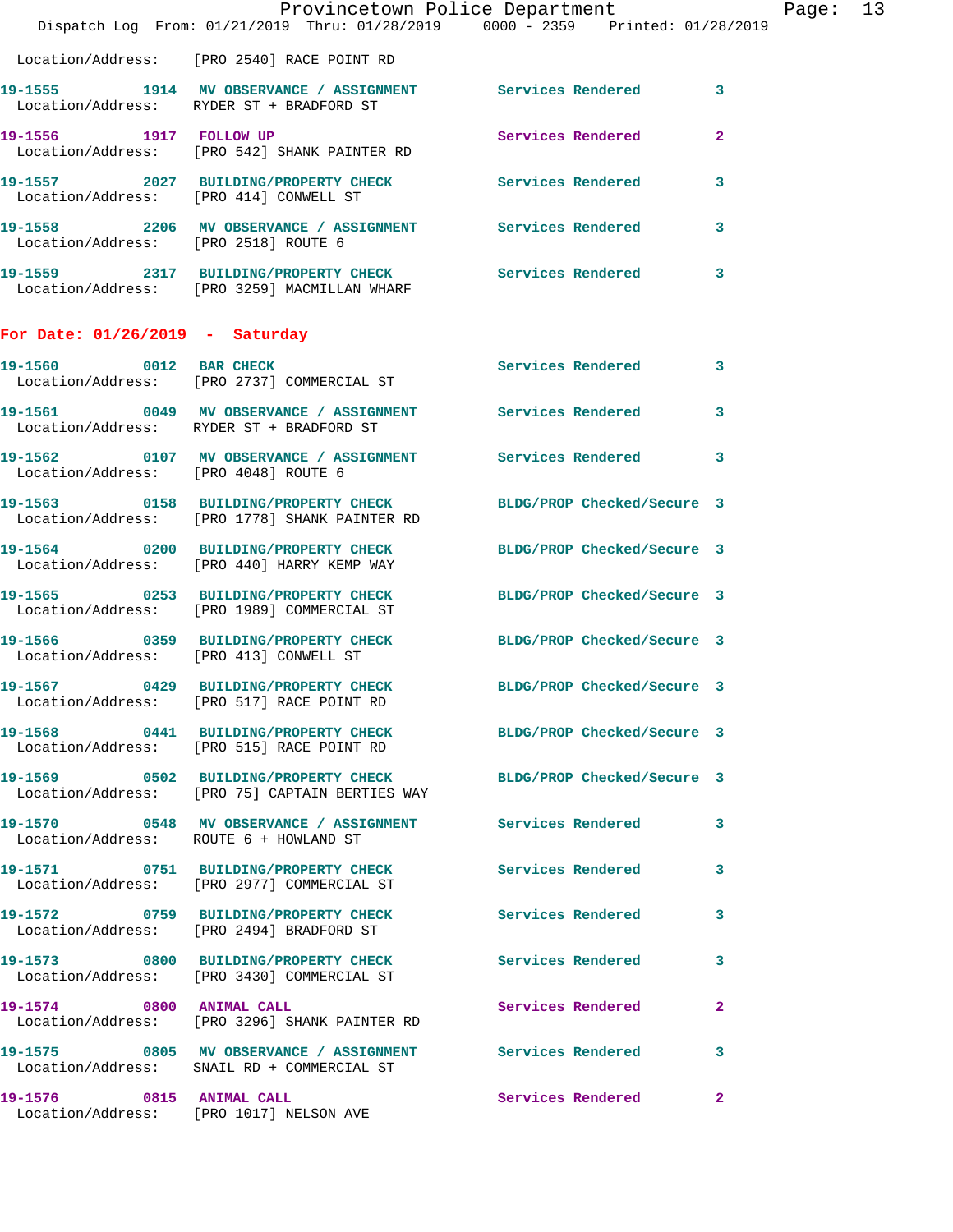|                                                      | Provincetown Police Department<br>Dispatch Log From: 01/21/2019 Thru: 01/28/2019 0000 - 2359 Printed: 01/28/2019 |                          |              |
|------------------------------------------------------|------------------------------------------------------------------------------------------------------------------|--------------------------|--------------|
|                                                      | 19-1577 0826 BUILDING/PROPERTY CHECK Services Rendered<br>Location/Address: [PRO 2206] PILGRIMS LANDING          |                          | 3            |
|                                                      | 19-1578 0858 BUILDING/PROPERTY CHECK Services Rendered<br>Location/Address: [PRO 526] RYDER ST EXT               |                          | 3            |
|                                                      | 19-1579      0900   BUILDING/PROPERTY CHECK<br>Location/Address:   [PRO 3259] MACMILLAN WHARF                    | Services Rendered        | 3            |
|                                                      | 19-1580 0920 MV OBSERVANCE / ASSIGNMENT Services Rendered<br>Location/Address: BRADFORD ST + STANDISH ST         |                          | 3            |
|                                                      | 19-1581 0927 PARK, WALK & TALK<br>Location/Address: [PRO 516] RACE POINT RD                                      | <b>Services Rendered</b> | 3            |
|                                                      | 19-1582 1008 COMPLAINT - GENERAL<br>Location/Address: [PRO 839] COMMERCIAL ST                                    | <b>Services Rendered</b> | 3            |
|                                                      | 19-1583 1036 MV OBSERVANCE / ASSIGNMENT Services Rendered<br>Location/Address: [PRO 4136] BRADFORD ST            |                          | 3            |
| Location/Address: [PRO 3287] ROUTE 6                 | 19-1584 1044 BUILDING/PROPERTY CHECK BLDG/PROP Checked/Secure 3                                                  |                          |              |
|                                                      | 19-1585 1048 PARK, WALK & TALK<br>Location/Address: [PRO 516] RACE POINT RD                                      | No Action Required       | 3            |
|                                                      | 19-1586 1114 MV OBSERVANCE / ASSIGNMENT Citation / Warning Issue 3<br>Location/Address: RYDER ST + BRADFORD ST   |                          |              |
|                                                      | 19-1587 1117 BUILDING/PROPERTY CHECK Services Rendered<br>Location/Address: [PRO 2500] COMMERCIAL ST             |                          | 3            |
| Location/Address: ROUTE 6 + SNAIL RD                 | 19-1588 1139 MV OBSERVANCE / ASSIGNMENT Services Rendered                                                        |                          | 3            |
| 19-1589 1156 MV STOP<br>Refer To Citation: 19-120-CN | Location/Address: BRADFORD ST + CARVER ST                                                                        | <b>VERBAL WARNING</b>    | 3            |
|                                                      | 19-1590 1207 LOST PROPERTY<br>Location/Address: [PRO 547] COMMERCIAL ST                                          | <b>Services Rendered</b> | 3            |
|                                                      | 19-1591 1210 PARK, WALK & TALK<br>Location/Address: [PRO 537] SHANK PAINTER RD                                   | No Action Required       | 3            |
| Location/Address: [PRO 521] ROUTE 6                  | 19-1592 1214 BUILDING/PROPERTY CHECK Services Rendered                                                           |                          | 3            |
| 19-1593 1225 MV STOP                                 | Location/Address: [PRO 3873] CONWELL ST<br>Refer To Citation: 19-121-CN                                          | <b>VERBAL WARNING</b>    | 3            |
|                                                      |                                                                                                                  |                          | 3            |
| Location/Address: STABLE PATH                        | 19-1595 1236 BUILDING/PROPERTY CHECK Services Rendered                                                           |                          | 3            |
| Location/Address: [PRO 776] BROWNE ST                | 19-1597 1316 ASSIST DEPARTMENT / MUTUAL AID Referred to Other Agency 3                                           |                          |              |
|                                                      | 19-1598 1421 PARK, WALK & TALK<br>Location/Address: [PRO 516] RACE POINT RD                                      | No Action Required       | 3            |
| 19-1599 1454 ANIMAL CALL                             | Location/Address: [PRO 3296] SHANK PAINTER RD                                                                    | <b>GONE ON ARRIVAL</b>   | 2            |
| 19-1600 1518 MV COMPLAINT                            |                                                                                                                  | <b>Services Rendered</b> | $\mathbf{2}$ |

Location/Address: ROUTE 6

Page: 14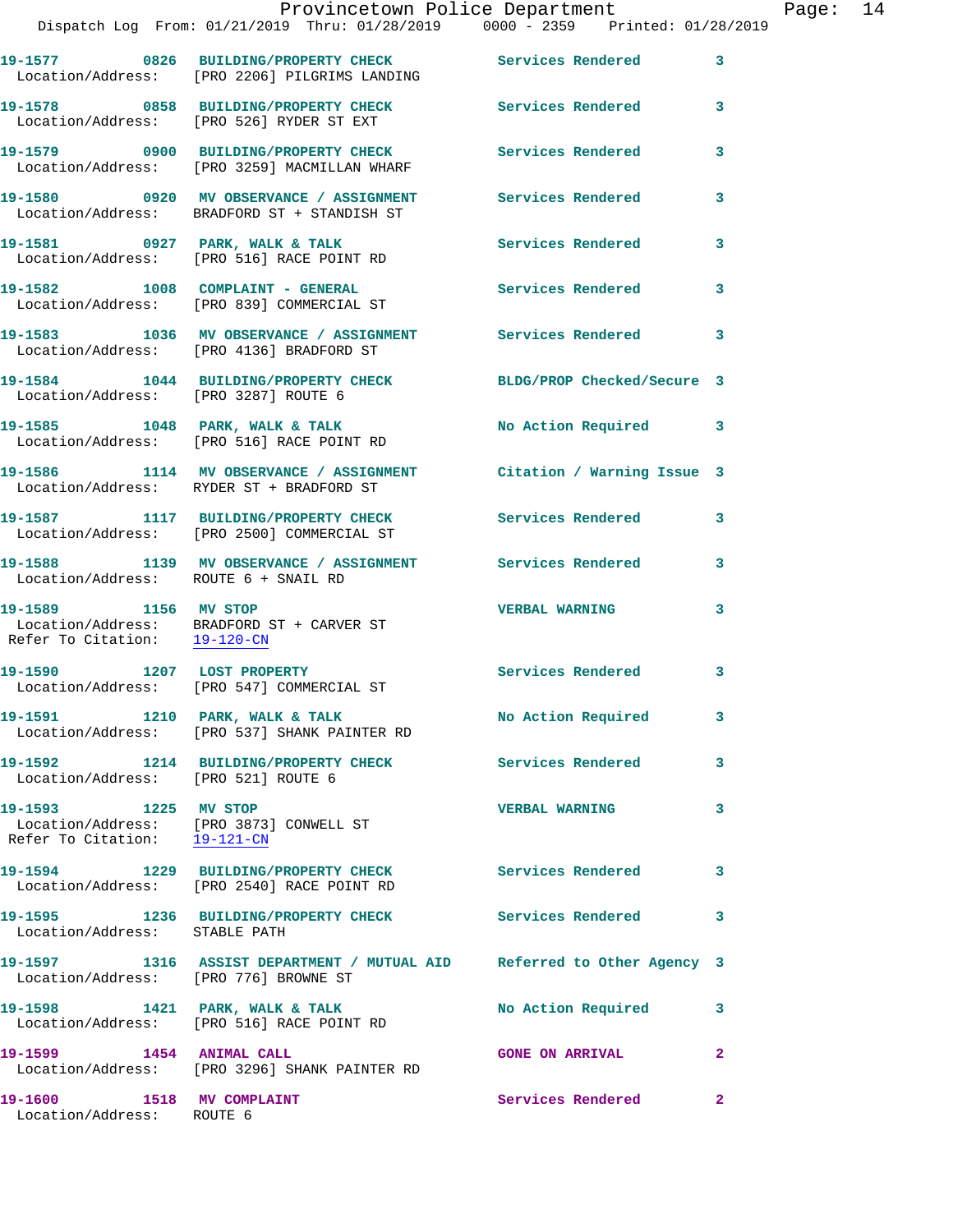|                                                       | Provincetown Police Department<br>Dispatch Log From: 01/21/2019 Thru: 01/28/2019 0000 - 2359 Printed: 01/28/2019 |                          |                |
|-------------------------------------------------------|------------------------------------------------------------------------------------------------------------------|--------------------------|----------------|
|                                                       | 19-1601 1519 ANIMAL CALL<br>Location/Address: [PRO 2490] PROVINCELANDS RD                                        | Services Rendered        | $\overline{2}$ |
| Location/Address: [PRO 2519] ROUTE 6                  | 19-1602 1609 MV OBSERVANCE / ASSIGNMENT Services Rendered                                                        |                          | 3              |
| Location/Address: [PRO 3247] PEARL ST                 | 19-1604 1641 BUILDING/PROPERTY CHECK Services Rendered                                                           |                          | 3              |
| 19-1605 1652 ANIMAL CALL                              | Location/Address: [PRO 154] COMMERCIAL ST                                                                        | Services Rendered        | $\mathbf{2}$   |
|                                                       | 19-1606 1656 FOLLOW UP<br>Location/Address: [PRO 542] SHANK PAINTER RD                                           | Services Rendered        | $\overline{2}$ |
| Location/Address: [PRO 2521] ROUTE 6                  | 19-1607 1721 MV OBSERVANCE / ASSIGNMENT Services Rendered                                                        |                          | 3              |
|                                                       | 19-1608 1729 MV OBSERVANCE / ASSIGNMENT Services Rendered<br>Location/Address: BRADFORD ST + RYDER ST            |                          | 3              |
| 19-1609 1754 MV STOP<br>Refer To Citation: 19-122-CN  | Location/Address: BRADFORD ST + BAKER AVE                                                                        | <b>VERBAL WARNING</b>    | 3              |
|                                                       | 19-1610 1758 BUILDING/PROPERTY CHECK Services Rendered<br>Location/Address: [PRO 516] RACE POINT RD              |                          | 3              |
|                                                       | 19-1611 1811 BUILDING/PROPERTY CHECK BLDG/PROP Checked/Secure 3<br>Location/Address: [PRO 3165] RACE POINT RD    |                          |                |
| Location/Address: TIN PAN ALLEY RD                    | 19-1612 1813 BUILDING/PROPERTY CHECK                                                                             | Services Rendered        | 3              |
|                                                       | 19-1613 1815 BUILDING/PROPERTY CHECK<br>Location/Address: [PRO 2540] RACE POINT RD                               | <b>Services Rendered</b> | 3              |
|                                                       | 19-1614 1820 BUILDING/PROPERTY CHECK Services Rendered<br>Location/Address: [PRO 2490] PROVINCELANDS RD          |                          | 3              |
|                                                       | 19-1615 1830 SUSPICIOUS ACTIVITY<br>Location/Address: [PRO 958] JEROME SMITH RD                                  | Peace Restored           | $\mathbf{2}$   |
|                                                       | Location/Address: SHANK PAINTER RD + JEROME SMITH RD<br>Refer To Arrest: 19-9-AR                                 | Arrest(s) Made           | 3              |
|                                                       | 19-1617 1957 ALARM - GENERAL<br>Location/Address: [PRO 3737] BRADFORD ST                                         | No Action Required       | 1              |
| Location/Address: JEROME SMITH RD                     | 19-1618 2132 BUILDING/PROPERTY CHECK Services Rendered                                                           |                          | 3              |
| 19-1619 2145 FOLLOW UP                                | Location/Address: [PRO 958] JEROME SMITH RD<br>Refer To Arrest: 19-9-AR                                          | SPOKEN TO                | $\mathbf{2}$   |
| 19-1622 2358 BAR CHECK<br>Refer To Field Int: 19-7-FI | Location/Address: [PRO 3236] COMMERCIAL ST                                                                       | SPOKEN TO                | 3              |
| For Date: $01/27/2019$ - Sunday                       |                                                                                                                  |                          |                |

**19-1624 0018 PARK, WALK & TALK Services Rendered 3**  Location: [PRO 3431] LOPES SQUARE **19-1625 0026 BUILDING/PROPERTY CHECK Services Rendered 3**  Location/Address: [PRO 521] ROUTE 6 **19-1626 0029 BAR CHECK Services Rendered 3** 

Page:  $15$ <br>9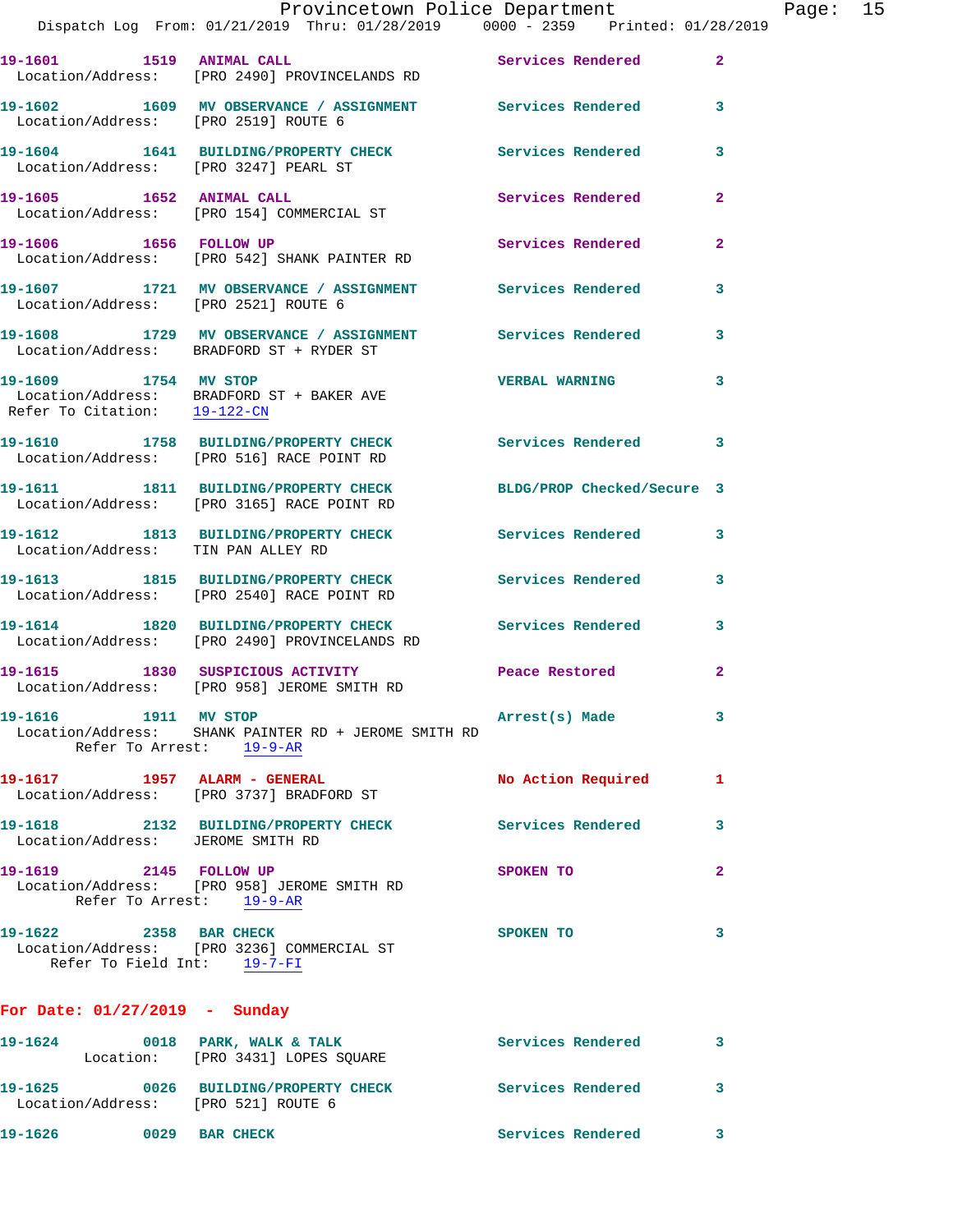|                                                               | Dispatch Log From: 01/21/2019 Thru: 01/28/2019 0000 - 2359 Printed: 01/28/2019                                       | Provincetown Police Department | Page: 16     |  |
|---------------------------------------------------------------|----------------------------------------------------------------------------------------------------------------------|--------------------------------|--------------|--|
|                                                               | Location/Address: [PRO 399] COMMERCIAL ST                                                                            |                                |              |  |
|                                                               | 19-1627 0036 BUILDING/PROPERTY CHECK Services Rendered 3<br>Location/Address: [PRO 75] CAPTAIN BERTIES WAY           |                                |              |  |
|                                                               | 19-1628 6037 MV OBSERVANCE / ASSIGNMENT Services Rendered<br>Location/Address: HIGH POLE HILL + BRADFORD ST          |                                | $\mathbf{3}$ |  |
|                                                               | 19-1629 0100 MV OBSERVANCE / ASSIGNMENT Services Rendered 3<br>Location/Address: COMMERCIAL ST + RYDER ST            |                                |              |  |
|                                                               | 19-1630       0106   MV OBSERVANCE / ASSIGNMENT       Services Rendered<br>Location/Address:   [PRO 2043]BRADFORD ST |                                | $\mathbf{3}$ |  |
| Refer To Citation: 19-123-CN                                  | 19-1631 0113 MV STOP<br>Location/Address: BRADFORD ST + COMMERCIAL ST                                                | <b>VERBAL WARNING</b>          | 3            |  |
|                                                               | Location/Address: [PRO 3443] COMMERCIAL ST                                                                           |                                |              |  |
|                                                               | 19-1633 0219 BUILDING/PROPERTY CHECK BLDG/PROP Checked/Secure 3<br>Location/Address: [PRO 515] RACE POINT RD         |                                |              |  |
|                                                               | 19-1634 0225 BUILDING/PROPERTY CHECK BLDG/PROP Checked/Secure 3<br>Location/Address: [PRO 514] RACE POINT RD         |                                |              |  |
|                                                               | 19-1635 0225 BUILDING/PROPERTY CHECK BLDG/PROP Checked/Secure 3<br>Location/Address: [PRO 447] JEROME SMITH RD       |                                |              |  |
| Location/Address: COMMERCIAL ST                               | 19-1636 0304 SERVICE CALL - POLICE SPOKEN TO                                                                         | $\sim$ 3                       |              |  |
|                                                               | 19-1637 0415 BUILDING/PROPERTY CHECK BLDG/PROP Checked/Secure 3<br>Location/Address: [PRO 3609] COMMERCIAL ST        |                                |              |  |
| Location/Address: CONWELL ST + ROUTE 6                        | 19-1638 6530 MV OBSERVANCE / ASSIGNMENT Services Rendered 3                                                          |                                |              |  |
|                                                               | 19-1639 0538 BUILDING/PROPERTY CHECK BLDG/PROP Checked/Secure 3<br>Location/Address: [PRO 569] WINSLOW ST            |                                |              |  |
|                                                               | 19-1640 0547 BUILDING/PROPERTY CHECK<br>Location/Address: [PRO 488] MAYFLOWER ST                                     | BLDG/PROP Checked/Secure 3     |              |  |
|                                                               | 19-1641 0717 MV OBSERVANCE / ASSIGNMENT Services Rendered 3<br>Location/Address: [PRO 4058] BRADFORD ST EXT          |                                |              |  |
|                                                               | 19-1642 0730 GENERAL INFO<br>Location/Address: [PRO 2361] THISTLEMORE RD                                             | Services Rendered 3            |              |  |
|                                                               | 19-1643 0823 PARKING COMPLAINT<br>Location/Address: [PRO 399] COMMERCIAL ST                                          | SPOKEN TO                      | 3            |  |
|                                                               | 19-1644 0844 BUILDING/PROPERTY CHECK BLDG/PROP Checked/Secure 3<br>Location/Address: [PRO 519] RACE POINT RD         |                                |              |  |
|                                                               | 19-1645 		 0845 MV OBSERVANCE / ASSIGNMENT Services Rendered 3<br>Location/Address: [PRO 2489] BRADFORD ST           |                                |              |  |
| Location/Address: CONWELL ST                                  | 19-1646 0912 MV OBSERVANCE / ASSIGNMENT Services Rendered 3                                                          |                                |              |  |
|                                                               | 19-1647 1144 BUILDING/PROPERTY CHECK<br>Location/Address: [PRO 2898] JEROME SMITH RD                                 | BLDG/PROP Checked/Secure 3     |              |  |
| Location/Address: ROUTE 6                                     | 19-1648 1158 MV OBSERVANCE / ASSIGNMENT Services Rendered 3                                                          |                                |              |  |
| 19-1649 1205 LOST PROPERTY<br>Location/Address: COMMERCIAL ST |                                                                                                                      | Services Rendered 3            |              |  |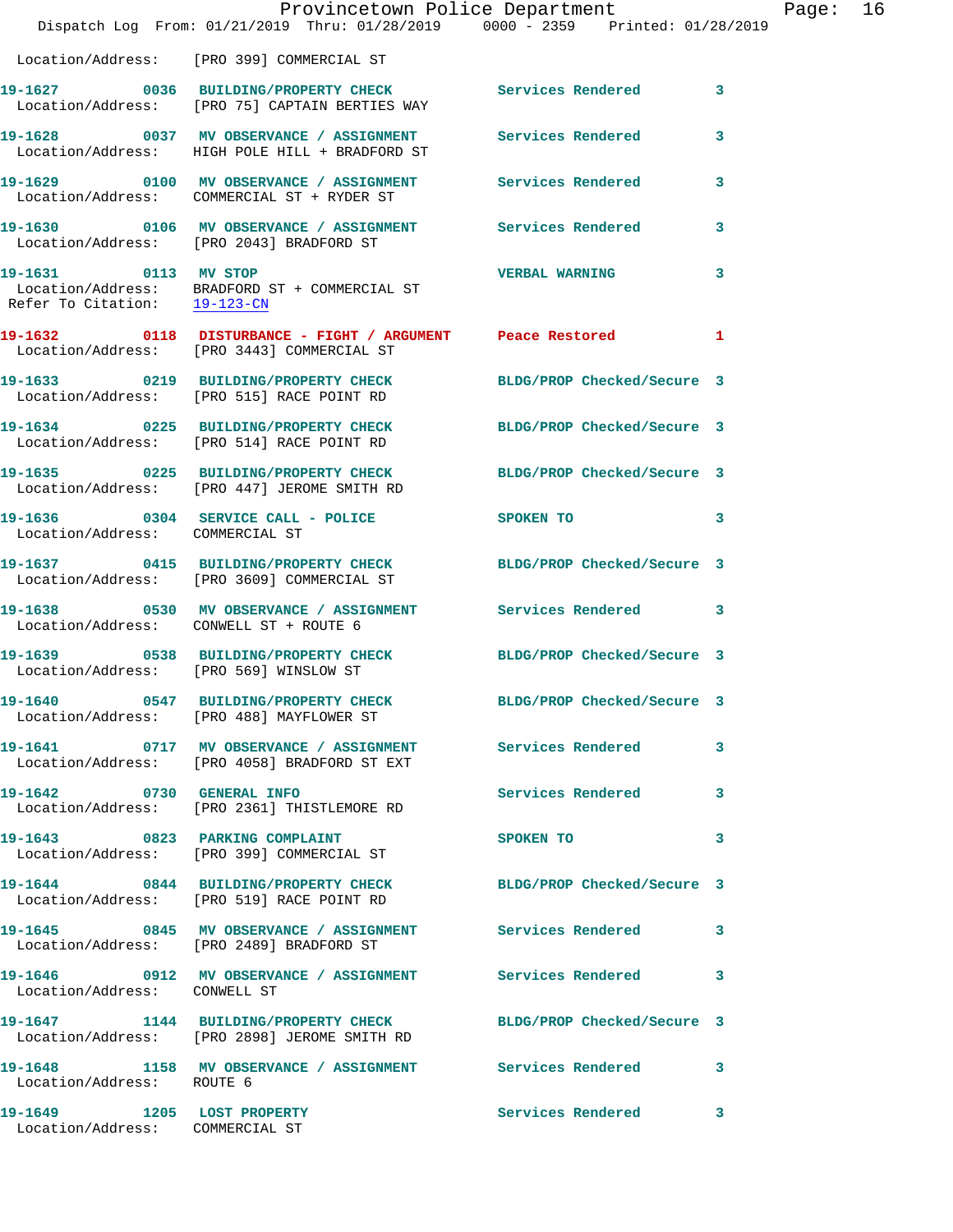|                                                                | 19-1650 1240 BUILDING/PROPERTY CHECK<br>Location/Address: [PRO 3259] MACMILLAN WHARF                              | Services Rendered 3        |                |
|----------------------------------------------------------------|-------------------------------------------------------------------------------------------------------------------|----------------------------|----------------|
| 19-1651 1348 MEDICAL EMERGENCY<br>Location/Address: NELSON AVE |                                                                                                                   | Transported to Hospital 1  |                |
|                                                                | 19-1652 1350 MV OBSERVANCE / ASSIGNMENT Services Rendered<br>Location/Address: SHANK PAINTER RD + JEROME SMITH RD |                            | 3              |
|                                                                | 19-1655 1520 MV OBSERVANCE / ASSIGNMENT<br>Location/Address: COMMERCIAL ST + SNAIL RD                             | No Action Required         | 3              |
|                                                                | 19-1656 1528 PROPERTY DAMAGE<br>Location/Address: [PRO 3775] WEST VINE ST                                         | Services Rendered          | 3              |
| 19-1657 1539 ALARM - GENERAL                                   | Location/Address: [PRO 3373] MILLER HILL RD                                                                       | False Alarm                | 1              |
|                                                                | 19-1658 1552 MV OBSERVANCE / ASSIGNMENT<br>Location/Address: [PRO 4136] BRADFORD ST                               | <b>Services Rendered</b>   | 3              |
|                                                                | 19-1659 1552 HARASSMENT / THREATS<br>Location/Address: [PRO 1186] COMMERCIAL ST                                   | Services Rendered          | $\overline{a}$ |
| 19-1660 1634 FOLLOW UP<br>Refer To Field Int: 19-6-FI          | Location/Address: RYDER ST + BRADFORD ST                                                                          | SPOKEN TO                  | $\overline{a}$ |
|                                                                | 19-1661 1715 BUILDING/PROPERTY CHECK<br>Location/Address: [PRO 2977] COMMERCIAL ST                                | Services Rendered 3        |                |
|                                                                | 19-1662 1752 BUILDING/PROPERTY CHECK<br>Location/Address: [PRO 3165] RACE POINT RD                                | BLDG/PROP Checked/Secure 3 |                |
| Location/Address: TIN PAN ALLEY RD                             | 19-1663 1754 BUILDING/PROPERTY CHECK                                                                              | <b>Services Rendered</b>   | 3              |
|                                                                | 19-1664 1755 BUILDING/PROPERTY CHECK<br>Location/Address: [PRO 2540] RACE POINT RD                                | <b>Services Rendered</b>   | 3              |
|                                                                | 19-1665 1800 BUILDING/PROPERTY CHECK<br>Location/Address: [PRO 2490] PROVINCELANDS RD                             | <b>Services Rendered</b>   | 3              |
|                                                                | 19-1666 1820 BUILDING/PROPERTY CHECK<br>Location/Address: [PRO 526] RYDER ST EXT                                  | Services Rendered          | 3              |
| Location/Address: [PRO 94] BRADFORD ST                         | 19-1667 1828 BUILDING/PROPERTY CHECK                                                                              | BLDG/PROP Checked/Secure 3 |                |
|                                                                | 19-1668 1854 MV OBSERVANCE / ASSIGNMENT Services Rendered<br>Location/Address: BRADFORD ST + HOWLAND ST           |                            | 3              |
| 19-1669 1926 FOLLOW UP                                         | Location/Address: [PRO 542] SHANK PAINTER RD                                                                      | No Action Required         | $\mathbf{2}$   |
| Location/Address: ROUTE 6 + SNAIL RD                           | 19-1670 2014 MV OBSERVANCE / ASSIGNMENT Services Rendered                                                         |                            | 3              |
|                                                                | 19-1671 2045 PARK, WALK & TALK<br>Location/Address: [PRO 3870] COMMERCIAL ST                                      | SPOKEN TO                  | 3              |
| 19-1672 2052 BAR CHECK                                         | Location/Address: [PRO 221] COMMERCIAL ST                                                                         | Services Rendered          | 3              |
| 19-1673 2101 BAR CHECK                                         | Location/Address: [PRO 2737] COMMERCIAL ST                                                                        | <b>Services Rendered</b>   | 3              |
| Location/Address: [PRO 3247] PEARL ST                          | 19-1674 2105 BUILDING/PROPERTY CHECK BLDG/PROP Checked/Secure 3                                                   |                            |                |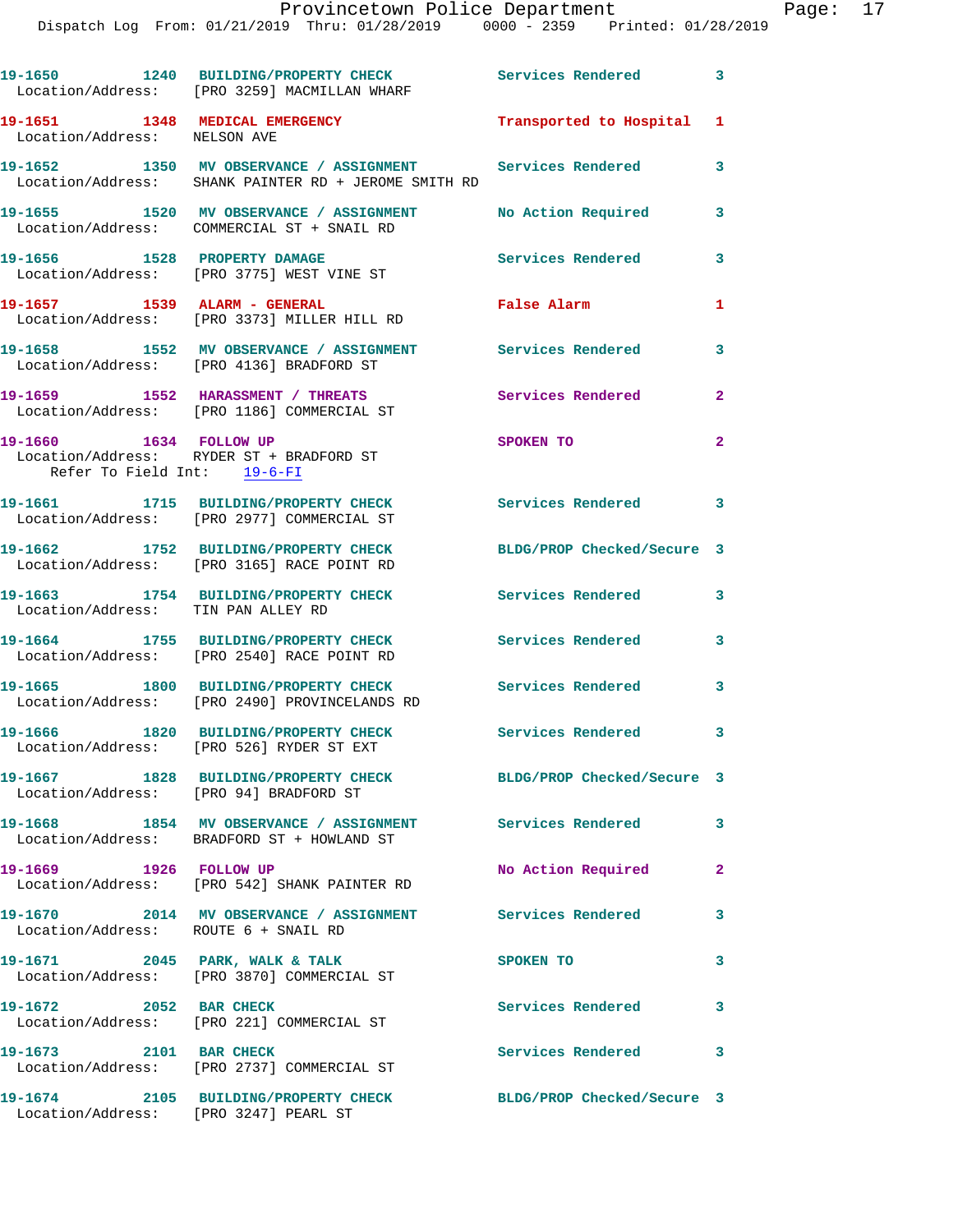|                                                                                                          | Provincetown Police Department<br>Dispatch Log From: 01/21/2019 Thru: 01/28/2019 0000 - 2359 Printed: 01/28/2019 |                            |   |
|----------------------------------------------------------------------------------------------------------|------------------------------------------------------------------------------------------------------------------|----------------------------|---|
|                                                                                                          |                                                                                                                  |                            |   |
|                                                                                                          | 19-1675 2118 BUILDING/PROPERTY CHECK Services Rendered<br>Location/Address: [PRO 517] RACE POINT RD              |                            | 3 |
|                                                                                                          | 19-1676 2120 BUILDING/PROPERTY CHECK BLDG/PROP Checked/Secure 3<br>Location/Address: [PRO 2499] RACE POINT RD    |                            |   |
| 19-1677 2121 ALARM - FIRE                                                                                | Location/Address: [PRO 1886] BRADFORD ST                                                                         | <b>False Alarm</b>         | 1 |
|                                                                                                          | 19-1678  2124 BUILDING/PROPERTY CHECK Services Rendered<br>Location/Address: [PRO 515] RACE POINT RD             |                            | 3 |
|                                                                                                          | Location/Address: [PRO 2818] CONWELL ST                                                                          |                            | 3 |
|                                                                                                          | 19-1680 2147 PARK, WALK & TALK<br>Location/Address: [PRO 539] SHANK PAINTER RD                                   | <b>Services Rendered</b>   | 3 |
|                                                                                                          | 19-1681 2224 BUILDING/PROPERTY CHECK<br>Location/Address: [PRO 519] RACE POINT RD                                | BLDG/PROP Checked/Secure 3 |   |
|                                                                                                          | 19-1682 2332 MV OBSERVANCE / ASSIGNMENT Services Rendered<br>Location/Address: [PRO 2494] BRADFORD ST            |                            | 3 |
| For Date: $01/28/2019$ - Monday                                                                          |                                                                                                                  |                            |   |
|                                                                                                          | 19-1683 0005 BUILDING/PROPERTY CHECK BLDG/PROP Checked/Secure 3<br>Location/Address: [PRO 530] SHANK PAINTER RD  |                            |   |
| Location/Address: [PRO 1780] JOHNSON ST                                                                  | 19-1684 0010 BUILDING/PROPERTY CHECK BLDG/PROP Checked/Secure 3                                                  |                            |   |
|                                                                                                          | 19-1685 60047 MV OBSERVANCE / ASSIGNMENT Services Rendered<br>Location/Address: [PRO 4136] BRADFORD ST           |                            | 3 |
|                                                                                                          | 19-1686 0141 BUILDING/PROPERTY CHECK BLDG/PROP Checked/Secure 3<br>Location/Address: [PRO 488] MAYFLOWER ST      |                            |   |
|                                                                                                          | 19-1687 0214 BUILDING/PROPERTY CHECK<br>Location/Address: [PRO 3030] TIN PAN ALLEY RD                            | BLDG/PROP Checked/Secure 3 |   |
|                                                                                                          | 19-1688 0241 BUILDING/PROPERTY CHECK<br>Location/Address: [PRO 515] RACE POINT RD                                | BLDG/PROP Checked/Secure 3 |   |
|                                                                                                          | 19-1689 0242 BUILDING/PROPERTY CHECK BLDG/PROP Checked/Secure 3<br>Location/Address: [PRO 517] RACE POINT RD     |                            |   |
|                                                                                                          | 19-1690 0244 BUILDING/PROPERTY CHECK<br>Location/Address: [PRO 3259] MACMILLAN WHARF                             | BLDG/PROP Checked/Secure 3 |   |
|                                                                                                          | 19-1691 0548 PARK, WALK & TALK<br>Location/Address: [PRO 516] RACE POINT RD                                      | <b>Services Rendered</b>   | 3 |
|                                                                                                          | Location/Address: JEROME SMITH RD + SHANK PAINTER RD                                                             |                            | 3 |
| Location/Address: [PRO 2521] ROUTE 6                                                                     | 19-1693 <b>19-1693</b> 0735 MV OBSERVANCE / ASSIGNMENT Services Rendered                                         |                            | 3 |
| 19-1694 0752 MV STOP<br>Location/Address: SNAIL RD + ROUTE 6<br>Refer To Citation: $\frac{19-124-CN}{2}$ |                                                                                                                  | <b>VERBAL WARNING</b>      | 3 |
|                                                                                                          | 19-1695 0805 PARKING COMPLAINT<br>Location/Address: [PRO 105] COMMERCIAL ST                                      | Citation / Warning Issue 3 |   |
|                                                                                                          | 19-1696 0811 PARK, WALK & TALK<br>Location/Address: [PRO 569] WINSLOW ST                                         | Services Rendered          | 3 |
|                                                                                                          |                                                                                                                  | <b>Services Rendered</b>   | 3 |

Page: 18<br>019